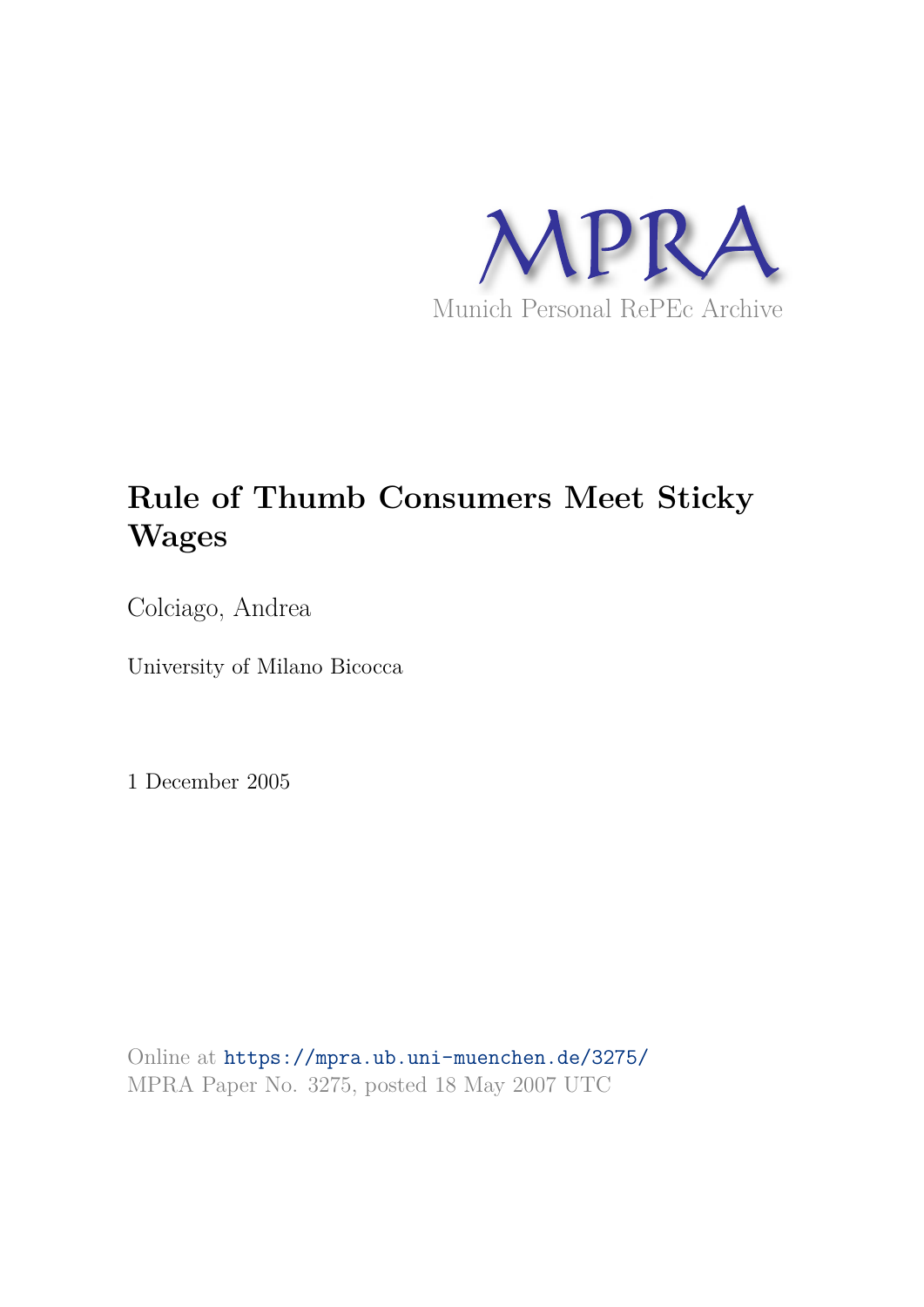## Rule of Thumb Consumers Meet Sticky Wages

Andrea Colciago

University of Milano-Bicocca

April 28, 2007

#### Abstract

It has been argued that rule of thumb consumers substantially alter the determinacy properties of simple interest rate rules and the dynamics of an otherwise standard New-keynesian model. In this paper we show that nominal wage stickiness helps reestablishing standard results. Key findings are that wage stickiness i) affects the shape of determinacy regions in the parameters space, restoring the relevance of the Taylor principle for the conduct of monetary policy; ii) implies that a rise in consumption in response to an innovation in government spending is not a robust feature of the model.

JEL classification: E52, E62.

#### Keywords: Rule of Thumb Consumers, Sticky Wages, Determinacy, Fiscal Shocks

\* Address: Department of Political Economy, University of Milano-Bicocca, piazza dell'Ateneo Nuovo 1, 20126, Milano, Italy. Tel: +39 02 6448 3065, e-mail: andrea.colciago@unimib.it, web site http://dipeco.economia.unimib.it/persone/colciago. I thank Guido Ascari and Patrizio Tirelli for guidance. I would also like to thank Florin Bilbiie, Enzo Dia, Giovanni Di Bartolomeo, Federico Etro, Lorenzo Forni, Enrico Longoni, Tiziano Ropele and seminar partecipant at the University of Milano Bicocca and at the 5th Workshop on Macroeconomic Dynamics at the Bank of Italy.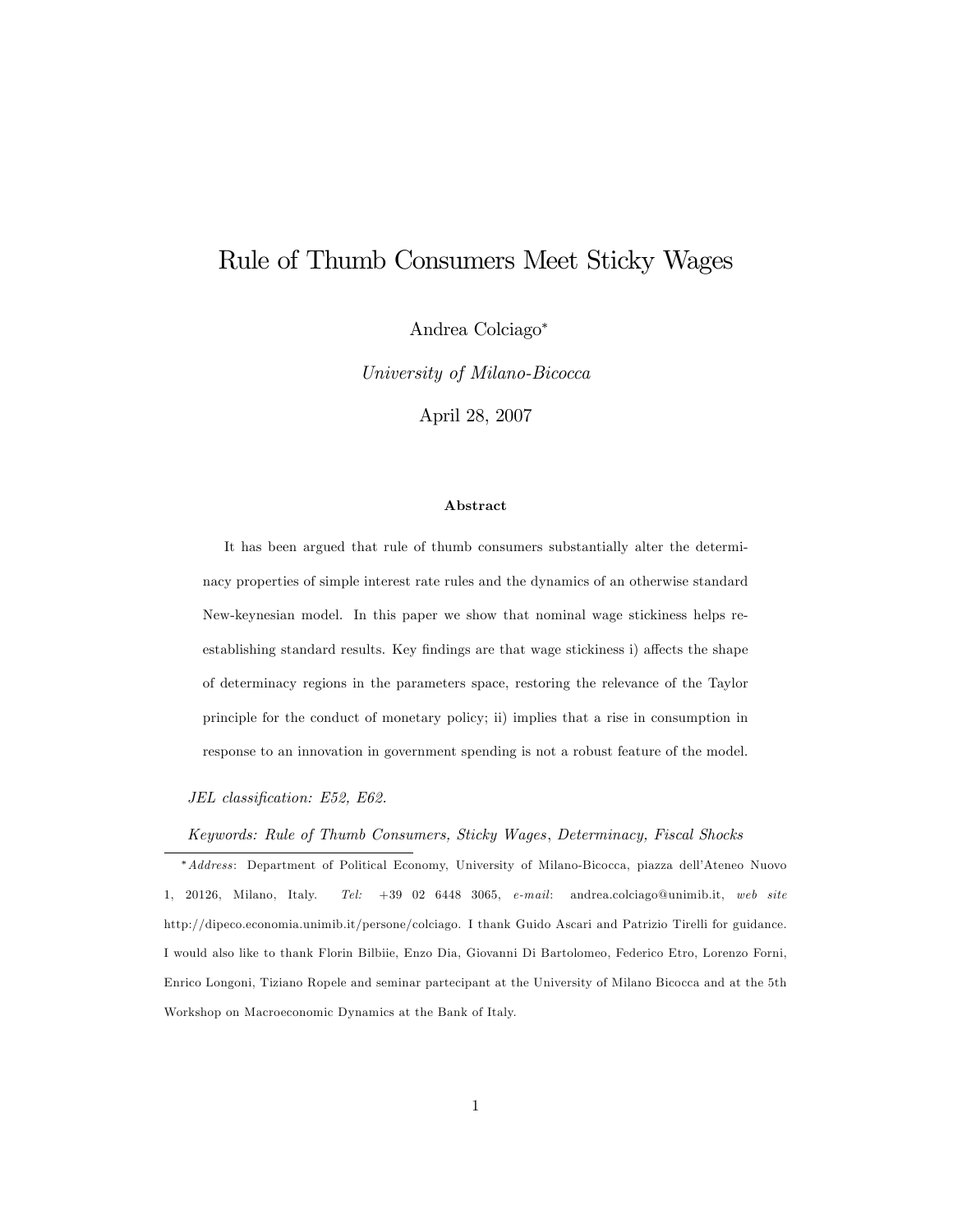## 1 Introduction

In the recent macroeconomic literature the paradigm of the forward looking, representative, agent is contaminated by "rule of thumb" consumers. Agents who cannot use financial markets to smooth consumption over time, but consume their available labor income in each period, stand next to standard forward looking agents. This framework was originally developed by Mankiw (2000) to account for the empirical relationship between consumption and disposable income, which seems stronger than suggested by the permanent income hypothesis.

Galì, Lopez-Salido and Valles (2004 and 2005; GLV (2004) and GLV (2005) henceforth), Bilbiie (2005) and Di Bartolomeo and Rossi (2005) show that considering rule of thumb, or non ricardian, consumers within the New Keynesian framework leads to substantially different predictions from those delivered by a standard model.<sup>1</sup>

In this paper we generalize the New Keynesian framework with capital accumulation and rule of thumb consumers, as developed by GLV (2004) and GLV (2005), to allow for nominal wage stickiness  $a \, l\dot{a}$  Calvo. Our key findings are that wage stickiness: i) alters the determinacy conditions of simple interest rate rules; ii) modify the impulse response function of the model economy after a government spending shock.

GLV (2004) study determinacy properties of interest rate rules in a sticky-price economy with a fraction of rule of thumb consumers and capital accumulation. The same issue is considered by Bilbiie (2005) and Di Bartolomeo and Rossi (2005) who provide an analytical treatment, but neglect capital accumulation. The general conclusion of these papers is that

<sup>1</sup> The simple heterogeneity between households we have described, breaks the Ricardian Equivalence. For this reason rule of thumb consumers are also defined as non ricardian consumers and it what follows we will use the two definitions interchangeably. This terminology is due to Gali  $et$  al (2004). Simmetrically standard forward looking households are defined as ricardian households.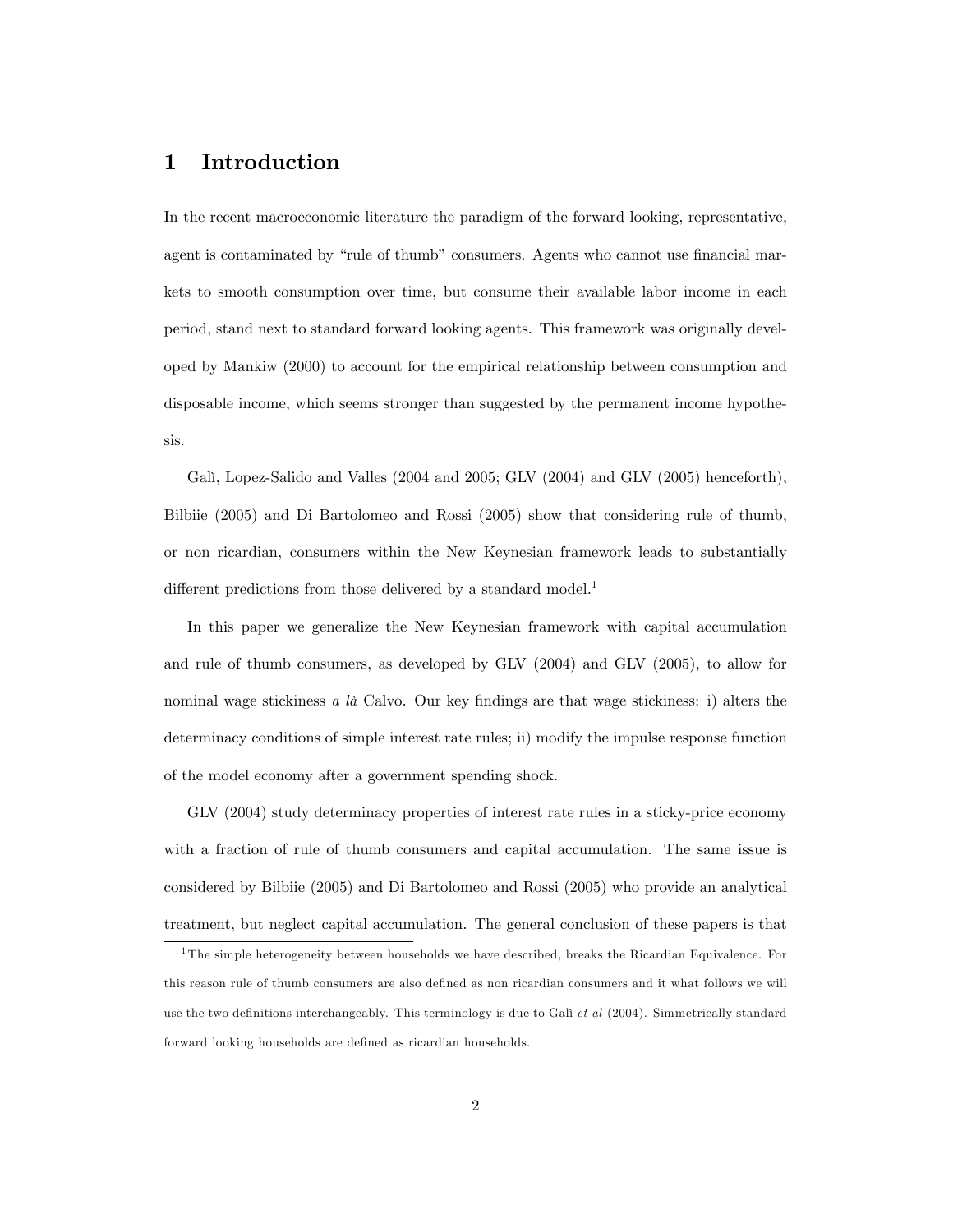the Taylor principle may fail to guarantee a unique rational expectation equilibrium in the presence of non ricardian agents. In particular Bilbiie (2005) shows that when the importance of rule of thumb consumers in the economy is larger than a certain threshold, the determinacy of the rational expectation equilibrium is, in general, guaranteed by a so called Inverted Taylor principle. In this case the interest rate rule adopted by the central bank should be such to engineer a decrease in the real interest rate in response to positive variations in the, current or expected, inflation rate.

We find that even a mild degree of wage stickiness restores the Taylor principle as a necessary condition for equilibrium determinacy. Our analysis provides theoretical foundations to the results in Erceg et al (2005) who consider a New Keynesian model with rule of thumb consumers and sticky wages, but find no evidence of a failure of the Taylor principle.

Turning to the effect of fiscal shocks, GLV (2005) argue that rule of thumb consumers constitute a potential solution to the so called Government Spending Puzzle. Fatas and Mihov (2001) and Blanchard and Perotti (2002) use the VAR methodology to document that an innovation in government spending causes a persistent rise in private consumption. Nevertheless standard DSGE models predict that a positive shock to government purchases will have a contractionary effect on consumption.<sup>2</sup> The literature has identified this sharp contrast between the implications of the theory on one hand, and empirical results on the other, as a puzzle. GLV (2005) show that the interaction between rule of thumb consumers, sticky prices and deficit financing delivers a positive response of aggregate consumption to an innovation in government spending. However, in their model the crowding in of aggregate consumption is obtained through a strong response of the real wage to the fiscal shock which boosts consumption of non ricardian agents. Such a sharp increase in the real wage is at

 $2$ In a nutshell, the reason is that an increase in government spending generates a negative wealth effect which induces forward looking households to consume less and to work more.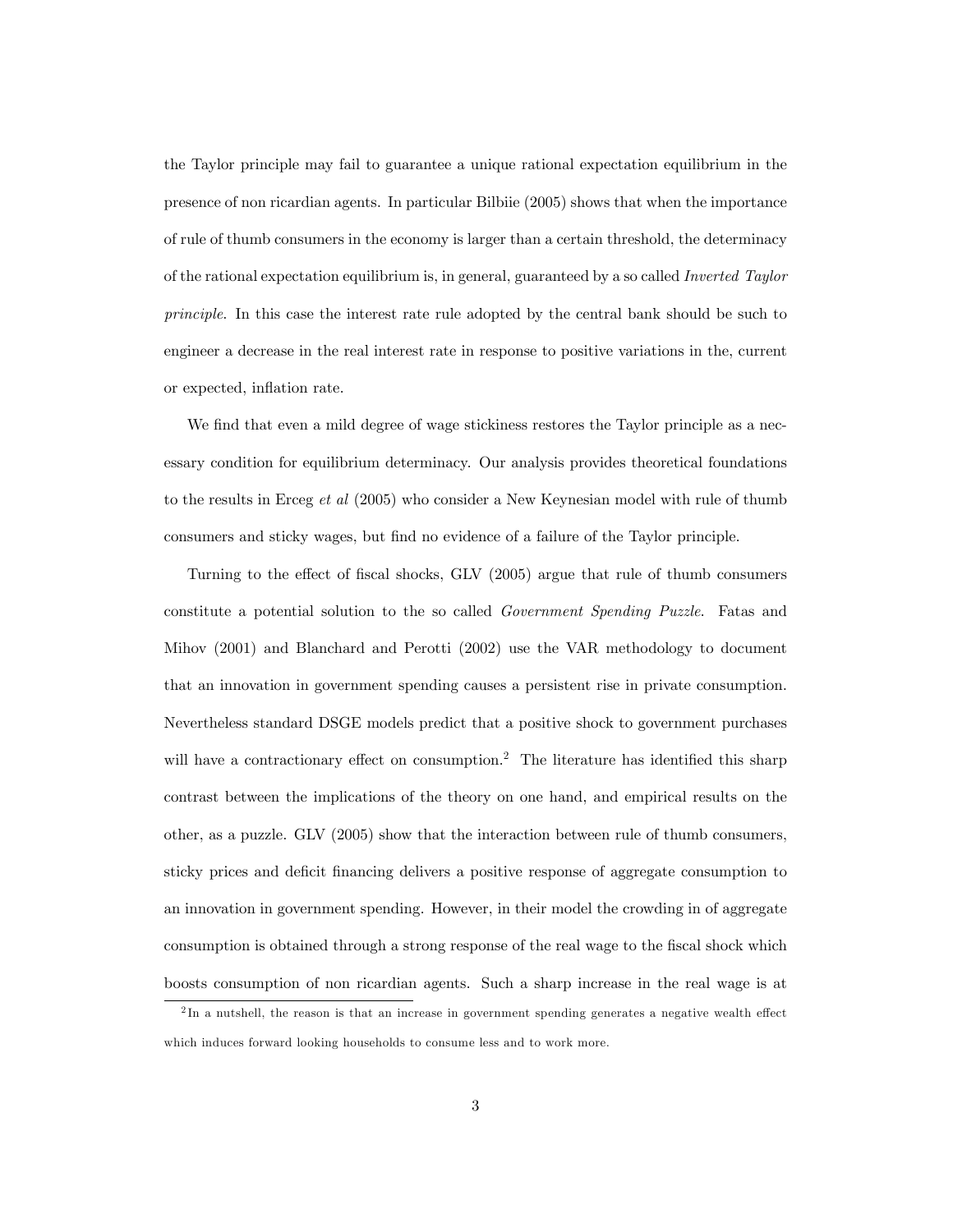odds with the evidence. Burnside et al (2004) estimate a negative response of the real wage to a spending innovation, while Blanchard and Perotti and Fatas and Mihov (2002) identify a positive but limited response.

We find that nominal wage stickiness prevents the large increase in the real wage in the aftermath of a government spending shock which affected the GLV's model. For empirically plausible values of parameters, the positive response of aggregate consumption to an innovation in government spending vanishes.

Government purchase shocks are coupled with a raise in aggregate consumption when agents suffer a low cost of supplying labor in terms of utility. In such a case the increase in hours worked due to the government spending shock is enough to boost consumption of ricardian agents, and to compensate for the negative wealth effect, exerted by the shock, on consumption of ricardian agents.

Results are robust to various specifications of the Taylor rule used in the literature, including one which reacts to wage inflation.

The remainder of the paper is laid as follows. Section 2 and 3 outline the model and its log-linearized version. Section 4 contains the main results. Section 5 verifies the robustness of the results to alternative interest rate rules. Section 6 concludes.

## 2 The model

### 2.1 Households

There is a continuum of households indexed by  $i \in [0, 1]$ . As in GLV (2004) and GLV (2005), households in the interval  $[0, \lambda]$  cannot access financial markets and do not have an initial capital endowment. The behavior of these agents is characterized by a simple rule of thumb: they consume their available labor income in each period. The rest of the households on the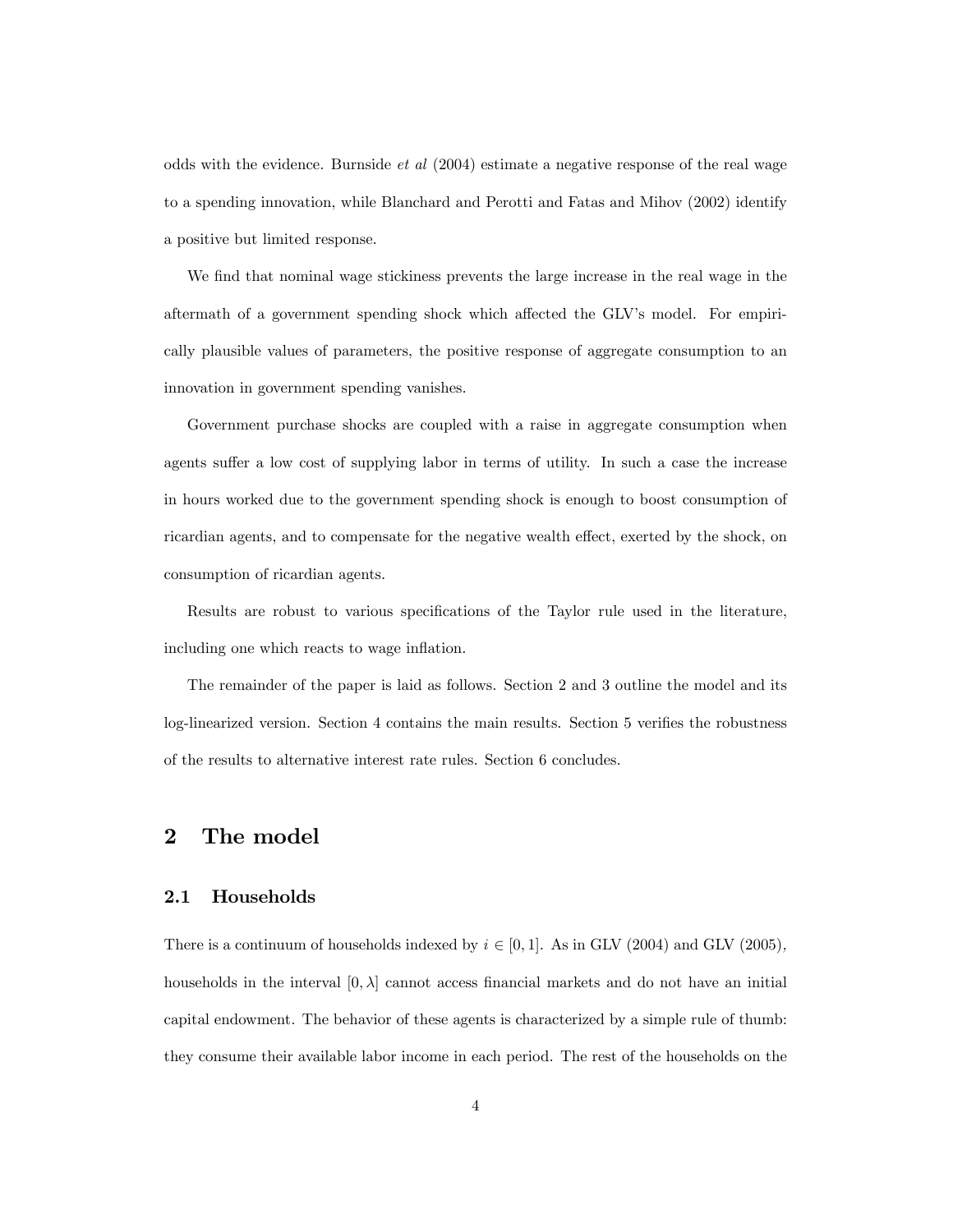interval  $(\lambda, 1]$  is composed by standard ricardian households who have access to the market for physical capital and to a full set of state contingent securities. Ricardian households hold a common initial capital endowment. The period utility function is common across households and it has the following separable form

$$
U_{t} = u\left[C_{t}\left(i\right)\right] - v\left[L_{t}\left(i\right)\right] \tag{1}
$$

where  $C_t(i)$  is agent i's consumption and  $L_t(i)$  are labor hours.<sup>3</sup>

We assume a continuum of differentiated labor inputs indexed by  $j \in [0, 1]$ . As in Schmitt-Grohé and Uribe  $(2004a)$ , agent i supplies all labor inputs. Wage-setting decisions are taken by labor type-specific unions indexed by  $j \in [0, 1]$ . Given the wage  $W_t^j$  fixed by union j, agents stand ready to supply as many hours on labor market j,  $L_t^j$ , as required by firms, that is

$$
L_t^j = \left(\frac{W_t^j}{W_t}\right)^{-\theta_w} L_t^d \tag{2}
$$

where  $\theta_w$  is the elasticity of substitution between labor inputs. Here  $L_t^d$  is aggregate labor demand and  $W_t$  is an index of the wages prevailing in the economy at time t. Formal definitions of labor demand and of the wage index can be found in the section devoted to firms. Agents are distributed uniformly across unions, hence aggregate demand of labor type  $j$  is spreaded uniformly between all households.<sup>4</sup> It follows that the individual quantity of hours worked,  $L_t(i)$ , is common across households and we will denote it with  $L_t$ . This must satisfy the time resource constraint  $L_t = \int_0^1 L_t^j dy$ . Combining the latter with (2) we obtain

$$
L_t = L_t^d \int_0^1 \left(\frac{W_t^j}{W_t}\right)^{-\theta_w} dj \tag{3}
$$

The labor market structure allows to rule out differences in labor income between households

 $3$ The function u is increasing and concave while the function v is increasing and convex.

 $4$ Thus a share  $\lambda$  of the associates of the unions are non ricardian consumers, while the remaining share is composed by non ricardian agents.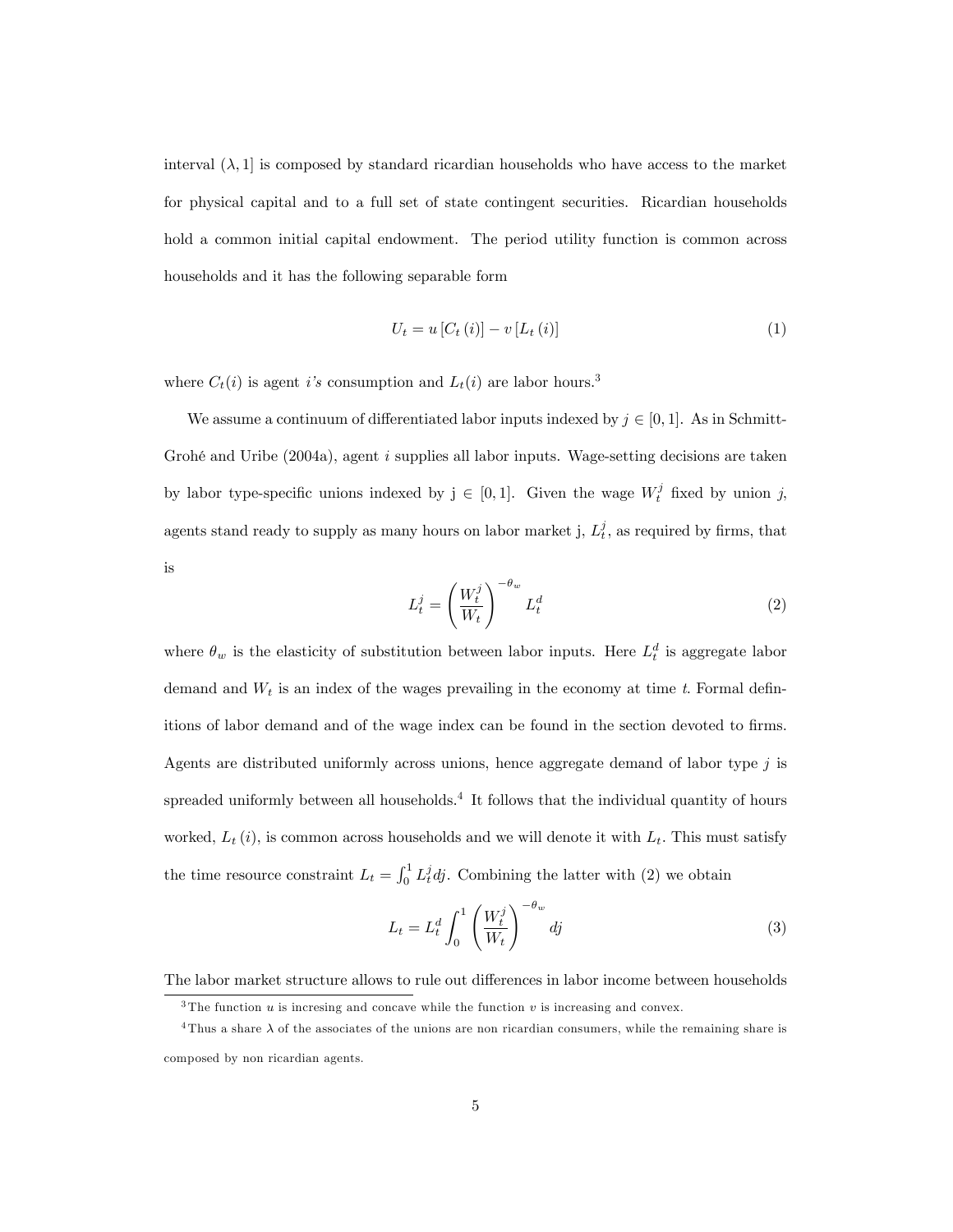without the need to resort to contingent markets for hours. The common labor income is given by  $L_t^d \int_0^1 W_t^j \left( \frac{W_t^j}{W_t} \right)$  $\int$ <sup>- $\theta_w$ </sup> dj.<sup>5</sup>

#### 2.1.1 Ricardian households.

Ricardian Households' time  $t$  nominal flow budget reads as

$$
P_t (C_t^o + I_t^o) + (1 + R_t)^{-1} B_t^o + E_t \Lambda_{t,t+1} X_{t+1}
$$
\n
$$
\leq X_t + L_t^d \int_0^1 W_t^j \left(\frac{W_t^j}{W_t}\right)^{-\theta_w} dj + R_t^k K_{t-1}^o + B_{t-1}^o + P_t D_t^o - P_t T_t^o
$$
\n
$$
(4)
$$

Ricardian agents have access to a full set of state contingent assets. More precisely, in each time period t, consumers can purchase any desired state-contingent nominal payment  $X_{t+1}$  in period  $t+1$  at the dollar cost  $E_t\Lambda_{t,t+1}X_{t+1}$ .  $\Lambda_{t,t+1}$  denotes a stochastic discount factor between period  $t+1$  and t.  $L_t^d \int_0^1 W_t^j \left(\frac{W_t^j}{W_t}\right)$  $\int_{0}^{-\theta_w} dj$  denotes labor income and  $R_t^k K_{t-1}^o$ is capital income obtained from renting the capital stock to firms at the nominal rental rate  $R_t^k$ .  $P_t D_t^o$  are dividends due from the ownership of firms, while  $B_t^o$  is the quantity of nominally riskless bonds purchased in period t at the price  $(1 + R_t)^{-1}$  and paying one unit of the consumption numeraire in period  $t+1$ .  $P_t T_t^o$  represent nominal lump sum taxes. As in GLV, the household's stock of physical capital evolves according to:

$$
K_t^o = (1 - \delta) K_{t-1}^o + \sigma \left(\frac{I_t^o}{K_{t-1}^o}\right) K_{t-1}^o \tag{5}
$$

 ${}^{5}$ Erceg *et al* (2000), assume, as in most of the literature on sticky wages, that each agent is the monopolistic supplier of a single labor input. In this case, assuming that agents are spreaded uniformly across unions allows to rule out differences in income between households providing the same labor input (no matter whether they are ricardian or not), but it does not allow to rule out difference in labor income between non ricardian agents that provide different labor inputs. This would amount to have an economy populated by an infinity of different individuals, since non ricardian agents cannot share the risk associated to labor income fluctuations. Although this framework would be of interest, it would imply a tractability problem.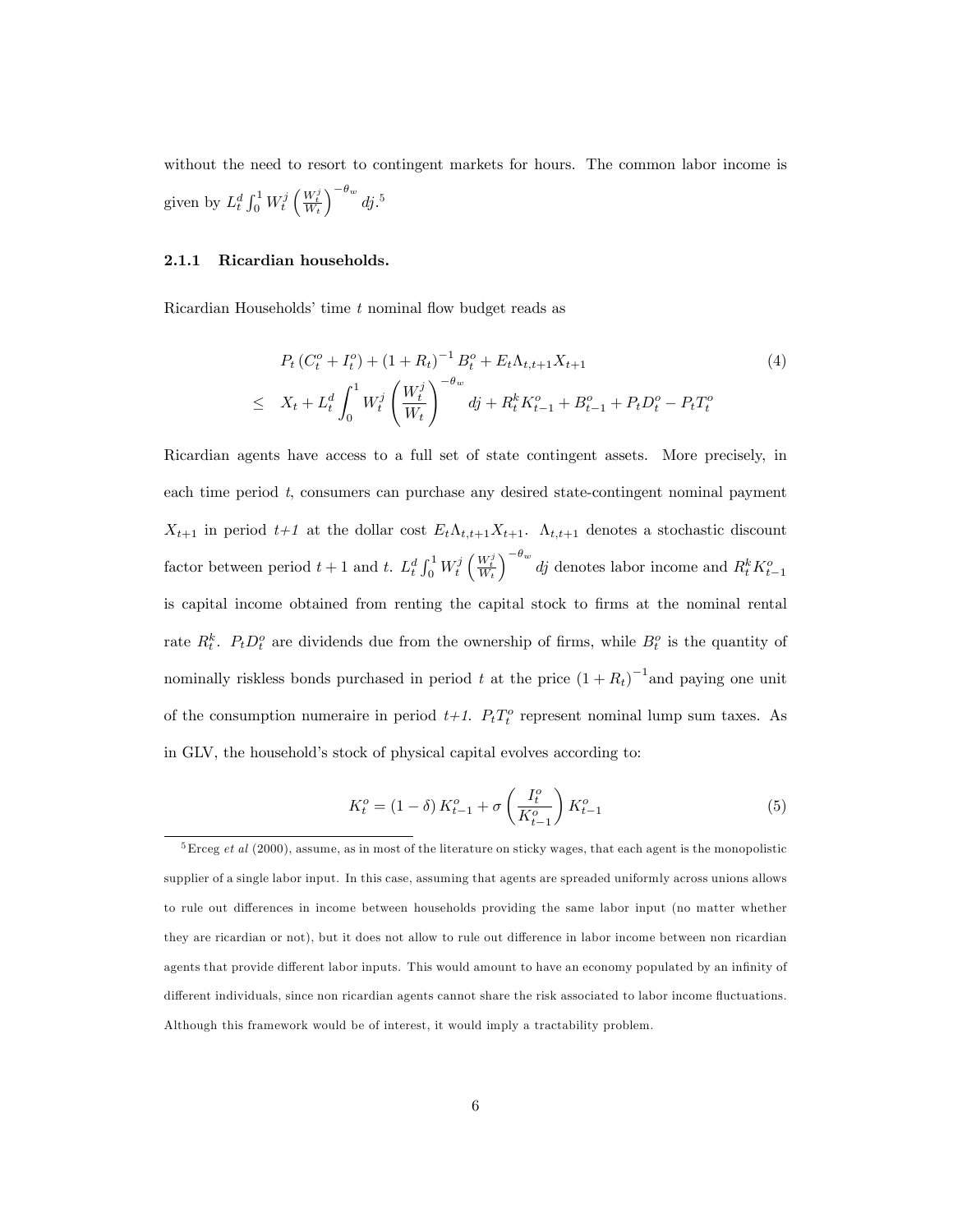where  $\delta$  denotes the physical rate of depreciation. Capital adjustment costs are introduced through the term  $\sigma\left(\frac{I_t^o}{K_{t-1}^o}\right)$  $(K_{t-1}^o)$ , which determines the change in the capital stock induced by investment spending  $I_t^o$ . The function  $\sigma$  satisfies the following properties:  $\sigma'(\cdot) > 0$ ,  $\sigma''(\cdot) \geq 0$ ,  $\sigma'(\delta) = 1$ ,  $\sigma(\delta) = \delta$ . Thus, adjustment costs are proportional to the rate of investment per unit of installed capital. Ricardian households face the, usual, problem of maximizing the expected discounted sum of istantaneous utility subject to constraints (4) and (5). Let  $\nu_t$  and  $Q_t$  denote the Lagrange multipliers on the first and on the second constraint respectively. The first order conditions with respect to  $C_t^o$ ,  $I_t^o$ ,  $B_t^o$ ,  $K_t^o$ ,  $X_{t+1}$  are

$$
u_c(C_t^o) = \nu_t P_t \tag{6}
$$

$$
\frac{1}{\phi'\left(\frac{I_t^o}{K_{t-1}^o}\right)} = q_t \tag{7}
$$

$$
\frac{1}{(1+R_t)} = \beta E_t \frac{\nu_{t+1}}{\nu_t} \tag{8}
$$

$$
Q_t = E_t \left\{ \Lambda_{t,t+1} \left[ R_{t+1}^k + Q_{t+1} \left( (1 - \delta) - \phi' \left( \frac{I_{t+1}^o}{K_t^o} \right) \frac{I_{t+1}^o}{K_t^o} + \phi \left( \frac{I_{t+1}^o}{K_t^o} \right) \right) \right] \right\}
$$
(9)

$$
\Lambda_{t,t+1} = \beta \frac{\nu_{t+1}}{\nu_t} \tag{10}
$$

where  $\beta = \frac{1}{1+\rho}$  represents the discount factor,  $\rho$  is the time preference rate and  $q_t = \frac{Q_t}{P_t}$  is the real shadow value of installed capital, i.e. Tobin's Q. Substituting (6) into (10) we obtain the definition of the stochastic discount factor  $\Lambda_{t,t+1} = \beta \frac{u_c(C_{t+1}^c)}{P_{t+1}}$  $\frac{(C_{t+1})}{P_{t+1}} \frac{P_t}{u_c(C_t^o)}$  while combining (10) and (8) we recover the following arbitrage condition on the asset market

$$
E_t \Lambda_{t,t+1} = (1 + R_t)^{-1}
$$

#### 2.1.2 Non ricardian households.

Non ricardian agents do not hold physical capital neither enjoy firms' profits in the form of dividend income. The nominal budget constraint of a typical non ricardian household is given by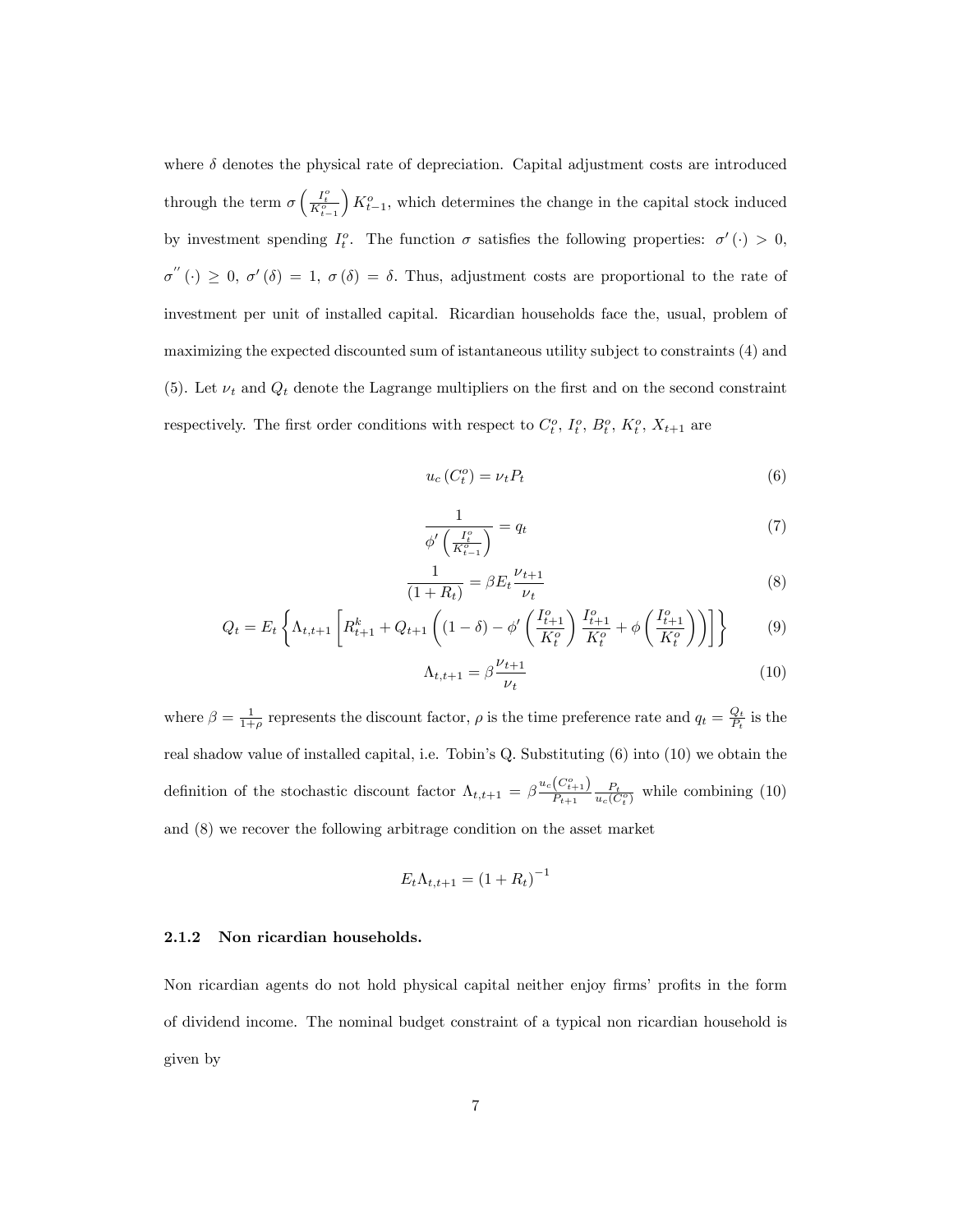$$
P_t C_t^{rt} = L_t^d \int_0^1 W_t^j \left(\frac{W_t^j}{W_t}\right)^{-\theta_w} dj - P_t T_t^{rt}
$$
\n
$$
\tag{11}
$$

Agents belonging to this class are forced to consume available income in each period and delegate wage decisions to unions. For these reasons there are no first order conditions with respect to consumption and labor supply. Similarly to GLV (2005) we let lump sum taxes (transfers) paid (received) by non ricardian households differ by those paid by ricardian.

#### 2.2 Wage Setting

Nominal wage rigidities are modeled according to the Calvo (1983) mechanism. In each period a union faces a constant probability  $1 - \xi_w$  of being able to reoptimize the nominal wage. We extend the analysis in GVL (2005) and assume that the nominal wage newly reset at t,  $W_t$ , is chosen to maximize a weighted average of agents' lifetime utilities. The weights attached to the utilities of ricardian and non ricardian agents are  $(1 - \lambda)$  and  $\lambda$ , respectively. The union problem is

$$
\max_{\widetilde{W}_t} E_t \sum_{s=0}^{\infty} \left(\xi_w \beta\right)^s \left\{ \left[ (1-\lambda) u \left( C_{t+s}^o \right) + \lambda u \left( C_{t+s}^{rt} \right) \right] - v \left( L_{t+s} \right) \right\}
$$

subject to (3), (4), and (11).<sup>6</sup> The FOC with respect to  $W_t$  is

$$
E_t \sum_{s=0}^{\infty} (\beta \lambda_w)^{t+s} \Phi_{t,t+s} \left\{ \left[ \lambda \frac{1}{MRS_{t+s}^{rt}} + (1-\lambda) \frac{1}{MRS_{t+s}^{o}} \right] \frac{\widetilde{W}_t}{P_{t+s}} - \mu^w \right\} = 0 \quad (12)
$$

where  $\Phi_{t,t+s} = v_L (L_{t+s}) L_{t+s}^d W_t^{\theta_w}$  and  $\mu^w = \frac{\theta_w}{(\theta_w - 1)}$  is the, constant, wage mark-up in the case of wage flexibility.  $MRS_{t+s}^{rt}$  and  $MRS_{t+s}^{o}$  are the marginal rates of substitution between labor and consumption of non ricardian and ricardian agents respectively. Notice

 $6$ Many reasons have been provided to justify the presence of non ricardian consumers. A few of them are miopia, fear of saving and transaction costs on financial markets. None of these is, however, in contrast with rule of thumb consumers delegating wage decision to a forward looking agency, in this case a trade union.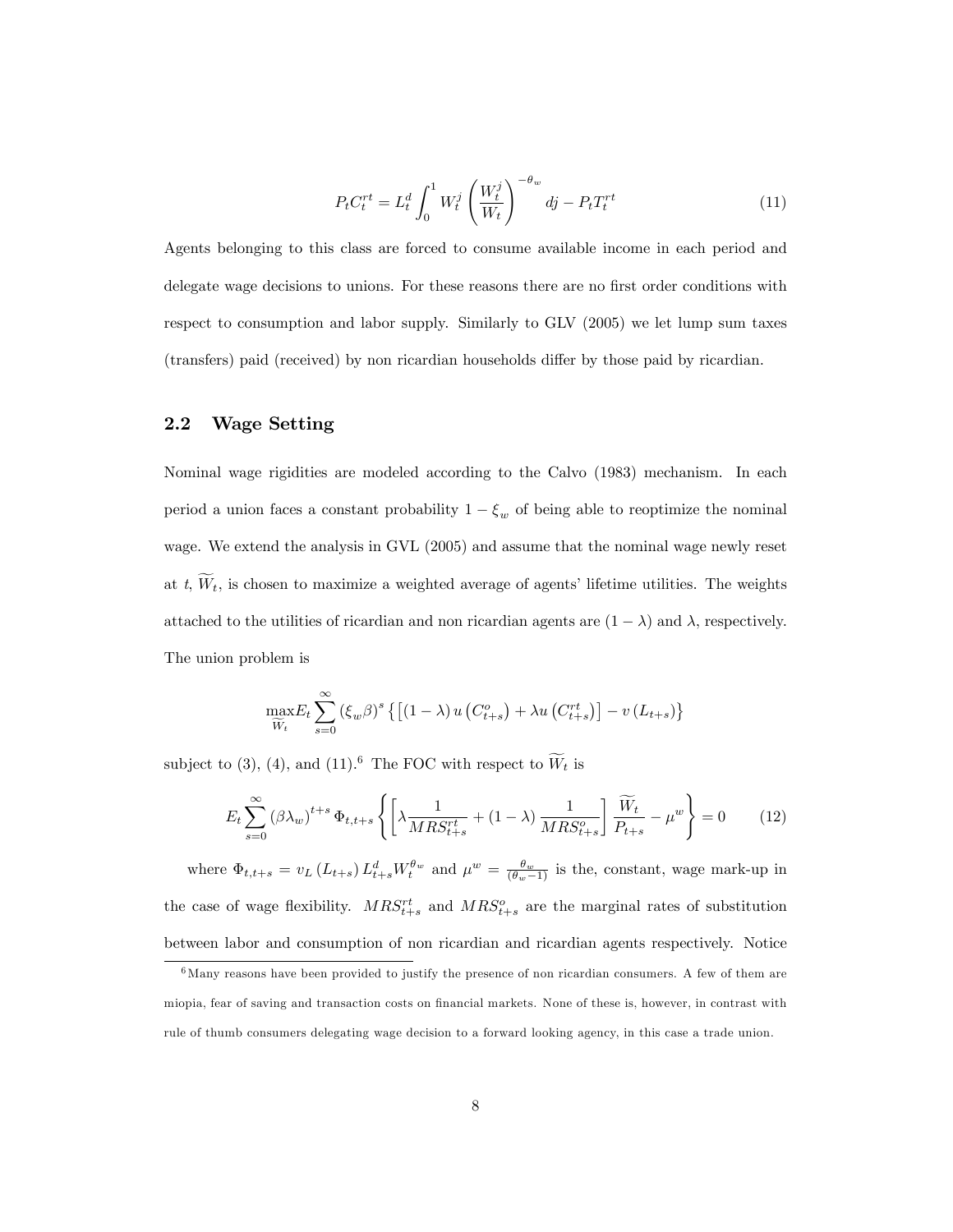that when wages are flexible  $(12)$  reduces to

$$
\frac{W_t}{P_t} = \mu^w \left[ \lambda \frac{1}{MRS_t^{rt}} + (1 - \lambda) \frac{1}{MRS_t^o} \right]^{-1}
$$
\n(13)

which is identical to the wage setting equation in GLV (2005).

#### 2.3 Firms

In each period  $t$  a final good  $Y_t$  is produced by a perfectly competitive firm, combining a continuum of intermediate inputs  $Y_t(z)$ , according to the following standard CES production function:

$$
Y_t = \left(\int_0^1 Y_t(z)^{\frac{\theta_p - 1}{\theta_p}} dz\right)^{\frac{\theta_p}{\theta_p - 1}} \text{ with } \theta_p > 1 \tag{14}
$$

The producer of the final good takes prices as given and chooses the quantities of intermediate goods by maximizing its profits. This leads to the demand of intermediate good  $z$  and to the price of the final good which are respectively

$$
Y_t(z) = \left(\frac{P_t(z)}{P_t}\right)^{-\theta_p} Y_t \quad ; \quad P_t = \left[\int_0^1 P_t(z)^{1-\theta_p} dz\right]^{\frac{1}{1-\theta_p}}
$$

Intermediate inputs  $Y_t(z)$  are produced by a continuum of size one of monopolistic firms which share the following technology:

$$
Y_{t}(z) = [K_{t-1}(z)]^{\alpha} [L_{t}(z)]^{1-\alpha}
$$

where  $0 < \alpha < 1$  is the share of income which goes to capital in the long run,  $K_{t-1}(z)$  is the time t capital service hired by firm z, while  $L_t(z)$  is firm z's demand of the labor input. The latter is defined as  $L_t(z) = \int_0^1$  $\left(L_t^j\left(z\right)\right)^{\frac{\theta_w-1}{\theta_w}}d_j\right)^{\frac{\theta_w}{\theta_w-1}}$ with  $\theta_w > 1$ . Firm's z demand for labor type  $j$  and the aggregate wage index are respectively

$$
L_t^j(z) = \left(\frac{W_t^j}{W_t}\right)^{-\theta_w} L_t^d(z) \quad ; \quad W_t = \left(\int_0^1 \left(W_t^j\right)^{1-\theta_w} dy\right)^{1/(1-\theta_w)}
$$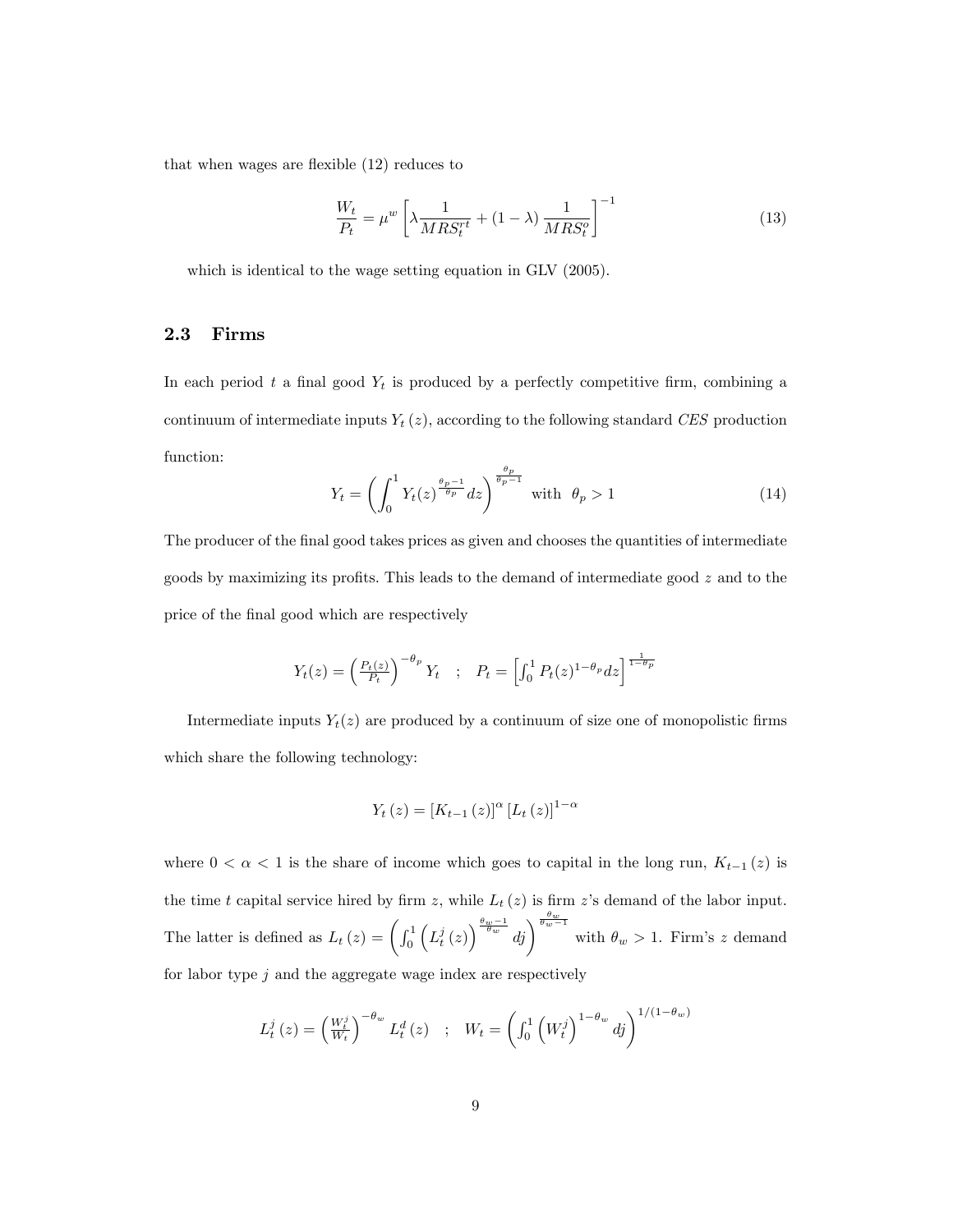where  $L_t^d(z)$  are units of labor bundle demand by firm z. The nominal marginal cost is given by

$$
MC_t = \left(\frac{1}{\alpha}\right)^{\alpha} \left(\frac{1}{(1-\alpha)}\right)^{1-\alpha} W_t^{1-\alpha} \left(R_t^k\right)^{\alpha}
$$

**Price setting.** We assume firms set prices according to the same mechanism assumed for wage setting. Firms in each period have a chance  $1 - \xi_p$  to reoptimize their price. A price setter z takes into account that the choice of its time t nominal price,  $\tilde{P}_t$ , might affect not only current but also future profits. The first order condition for price setting is:

$$
E_t \sum_{s=0}^{\infty} \left(\beta \xi_p\right)^s \nu_{t+s} P_{t+s}^{\theta_p} Y_{t+s} \left[\tilde{P}_t - \mu^p M C_{t+s}\right] = 0 \tag{15}
$$

which can be given the usual interpretation.<sup>7</sup> Notice that  $\mu^p = \frac{\theta_p}{\theta_p - 1}$  represents the markup over the price which would prevail in the absence of nominal rigidities.

#### 2.4 Government

The Government nominal flow budget constraint is

$$
P_t T_t + (1 + R_t)^{-1} B_t = B_{t-1} + P_t G_t \tag{16}
$$

where  $P_tG_t$  is nominal government expenditure on the final good. We assume a fiscal rule of the form

$$
t_t = \phi_b b_{t-1} + \phi_g g_t \tag{17}
$$

where  $t_t = \frac{T_t - T}{Y}$ ,  $g_t = \frac{G_t - G}{Y}$  and  $b_t = \frac{\frac{B_t}{P_t} - \frac{B_{t-1}}{P_{t-1}}}{Y}$ .  $g_t$  is assumed to follow a first order autoregressive process  $g_t = \rho_g g_{t-1} + \varepsilon_t^g$  where  $0 \le \rho_g \le 1$  and  $\varepsilon_t^g$  is a normally distributed

<sup>&</sup>lt;sup>7</sup>Recall that  $\nu_t$  is the value of an additional dollar for a ricardian household. It is the lagrange multiplier on ricardian househols nominal áow budget constraint.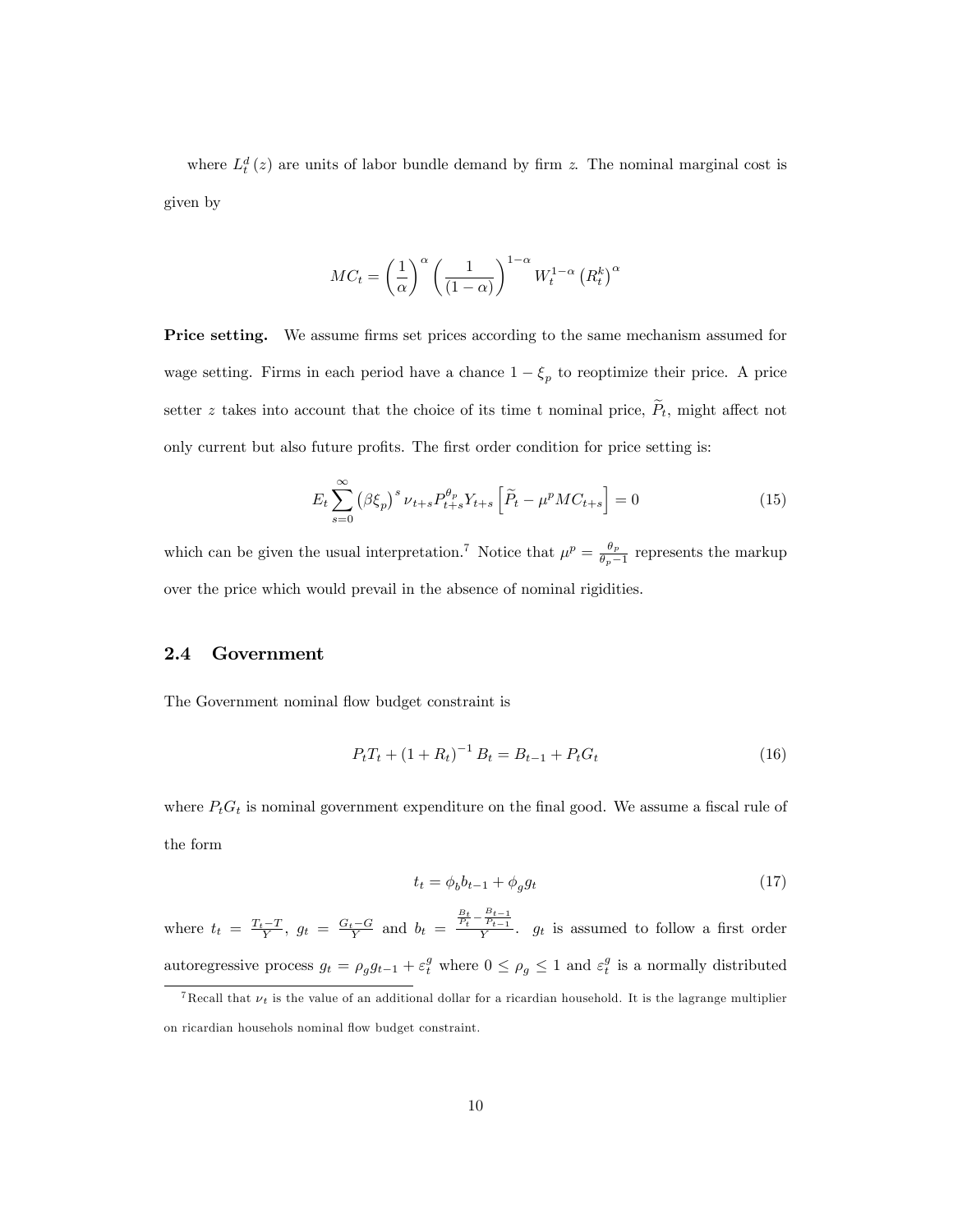zero-mean random shock to government spending.<sup>8</sup>

## 2.5 Monetary Policy

An interest rate-setting rule is required for the dynamic of the model to be fully specified. Our baseline parameterization features the central bank setting the nominal interest rate as a function of current inflation according to the following log-linear rule

$$
r_t = \tau_\pi \pi_t \tag{18}
$$

where  $r_t = \log \frac{(1+R_t)}{1+\rho}$  and  $\pi_t = \log \frac{P_t}{P_{t-1}}$ . In standard sticky prices models without capital accumulation, as in Woodford (2003) or GalÏ (2002), rule (18) ensures local uniqueness of the rational expectation equilibrium if it satisfies the *Taylor Principle*, i.e. if  $\tau_{\pi} > 1$ . Carlstrom and Fuerst (2005) show that when the central bank follows a contemporaneous rule the determinacy conditions are, in general, not altered by capital accumulation.

#### 2.6 Aggregation

We denote aggregate consumption, lump sum taxes, capital, investment, dividends and bonds with  $C_t$ ,  $T_t$ ,  $K_t$ ,  $I_t$ ,  $D_t$  and  $B_t$ , respectively. These are defined as

$$
C_t = \lambda C_t^{rt} + (1 - \lambda) C_t^o; \quad D_t = (1 - \lambda) D_t^o \quad I_t = (1 - \lambda) I_t^o;
$$
  

$$
T_t = \lambda T_t^{rt} + (1 - \lambda) T_t^o; \quad K_t = (1 - \lambda) K_t^o; \quad B_t = (1 - \lambda) B_t^o.
$$

$$
\left(1+\rho\right)\left(1-\phi_b\right)<1
$$

which is satisfied if

$$
\phi_b > \frac{\rho}{1+\rho}
$$

We assume this condition is satisfied throughout.

 $8A$  sufficient condition for non explosive debt dynamics is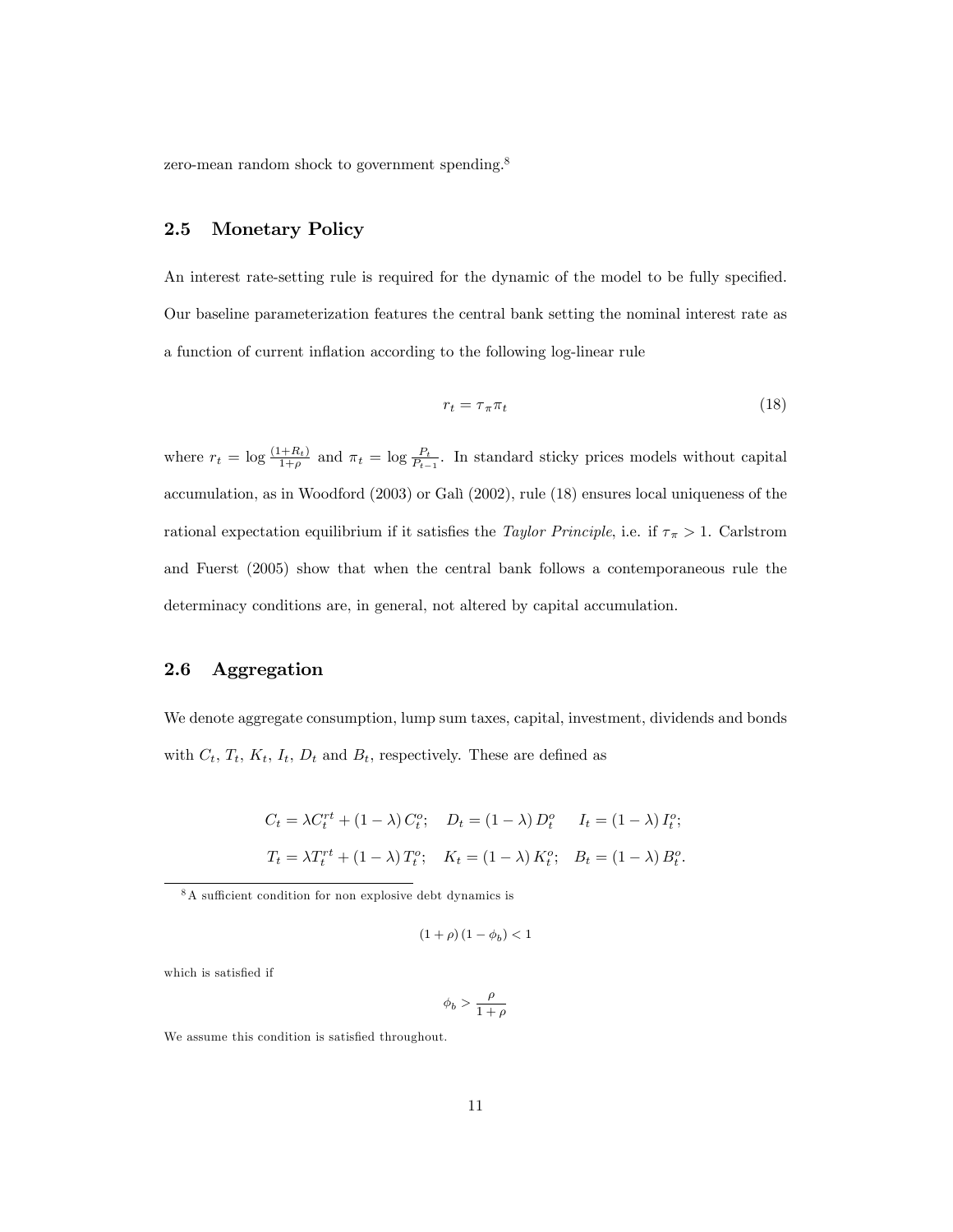#### 2.7 Market Clearing

The clearing of good and labor markets requires

$$
Y_t(z) = \left(\frac{P_t(z)}{P_t}\right)^{-\theta_p} Y_t^d \quad \forall z \qquad Y_t^d = Y_t;
$$
  

$$
L_t^j = \left(\frac{W_t^j}{W_t}\right)^{-\theta_w} L_t^d \qquad \forall j \quad L_t = \int_0^1 L_t^j dj
$$

where  $Y_t^d = C_t + G_t + I_t$  represents aggregate demand,  $L_t^j = \int_0^1 L_t^j(z) dz$  is the demand of labor input j and  $L_t^d = \int_0^1 L_t(z) dz$  denotes firms' aggregate demand of the composite labor input. The clearing condition of the market for physical capital reads as

$$
K_t = \int_0^1 K_t(z) \, dz
$$

#### 2.8 Steady State

As in GLV, steady state lump sum taxes are such that steady state consumption levels are equalized across agents. Variables without time subscript denote steady state values. Firm  $i$ 's cost minimization implies

$$
\frac{W}{P} = \frac{(1-\alpha)}{\mu^p} \frac{Y}{L}; \ r^k = \frac{\alpha}{\mu^p} \frac{Y}{K}
$$

where

$$
\frac{K}{Y} = \frac{\alpha}{\mu^p \left(\rho + \delta\right)}
$$

Since the ratio  $\frac{G}{Y} = \gamma_g$  is, by assumption, exogenous, we can determine the steady state share of consumption on output,  $\gamma_c$ , as follows

$$
\gamma_c = 1 - \frac{\delta \alpha}{\mu^p \left(\rho + \delta\right)} - \gamma_g
$$

which, as noticed by GLV, is independent of  $\lambda$ . In what follows it will prove useful to know  $\frac{W}{P}\frac{L}{C}$ , which equals

$$
\frac{W}{P}\frac{L}{C} = \frac{(1-\alpha)}{\mu^p}\frac{Y}{L}\frac{L}{C} = \frac{(1-\alpha)}{\mu^p \gamma_c}
$$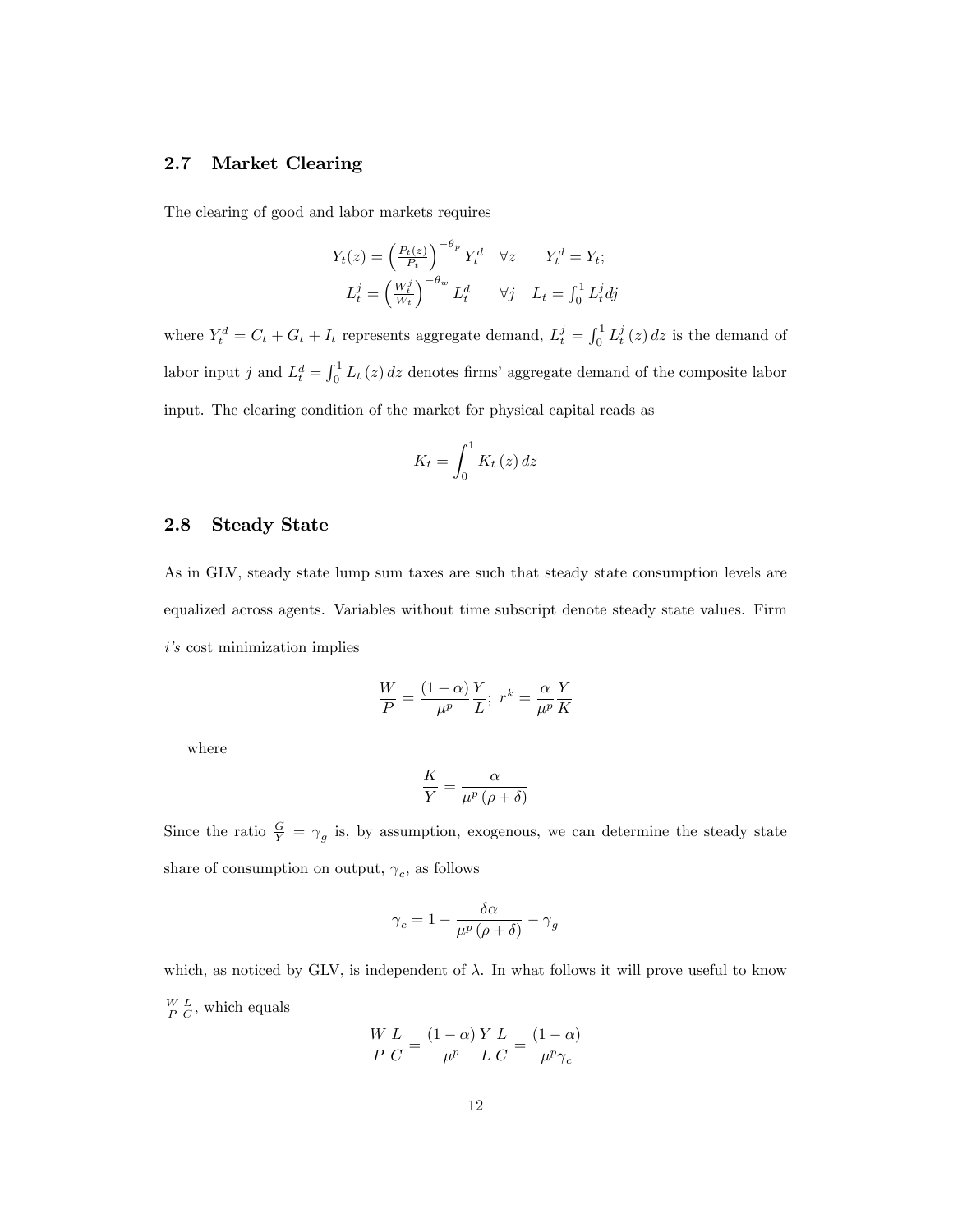## 3 The Log-linearized model.

To make our results readily comparable to those in Bilbiie (2005) and GLV (2005) we adopt the same period utility function considered in their works:

$$
u(C_t) = \log C_t \quad ; \quad v(L_t) = \frac{L_t^{1+\phi}}{1+\phi}
$$

which features a unit intertemporal elasticity of substitution in consumption and a constant elasticity of the marginal disutility of labor  $v_{LL} = \phi$ . In what follows lower case letters denote log-deviations from the steady state values. The log-deviation of the real wage, denoted by  $w_t$ , constitutes the only exception to this rule. The conditions which define the log-linear approximation to equations of the model are derived in GLV (2005) and we report them in the appendix. We provide, instead, a detailed derivation of the wage inflation curve and of the real wage schedule.

## 3.1 Wage inflation, the real wage schedule and the effect of economic activity on the real wage.

In the case of identical steady state consumption levels, agents have a common steady state marginal rate of substitution between labor and consumption. This implies that equation (12) can be given the following log-linear approximation

$$
E_t \sum_{s=0}^{\infty} (\beta \xi_w)^{t+s} \left[ w_{t+s} - mrs_{t+s}^A \right] = 0
$$

where  $mrs_t^A = \lambda mrs_t^{rt} + (1-\lambda) mrs_t^o$  is a weighted average of the log-deviations between the marginal rates of substitution of the two agents. In what follows we will refer to  $mrs_t^A$  as to

<sup>9</sup> The selected period utility belongs to the King-Plosser-Rebelo class and leads to constant steady state hours.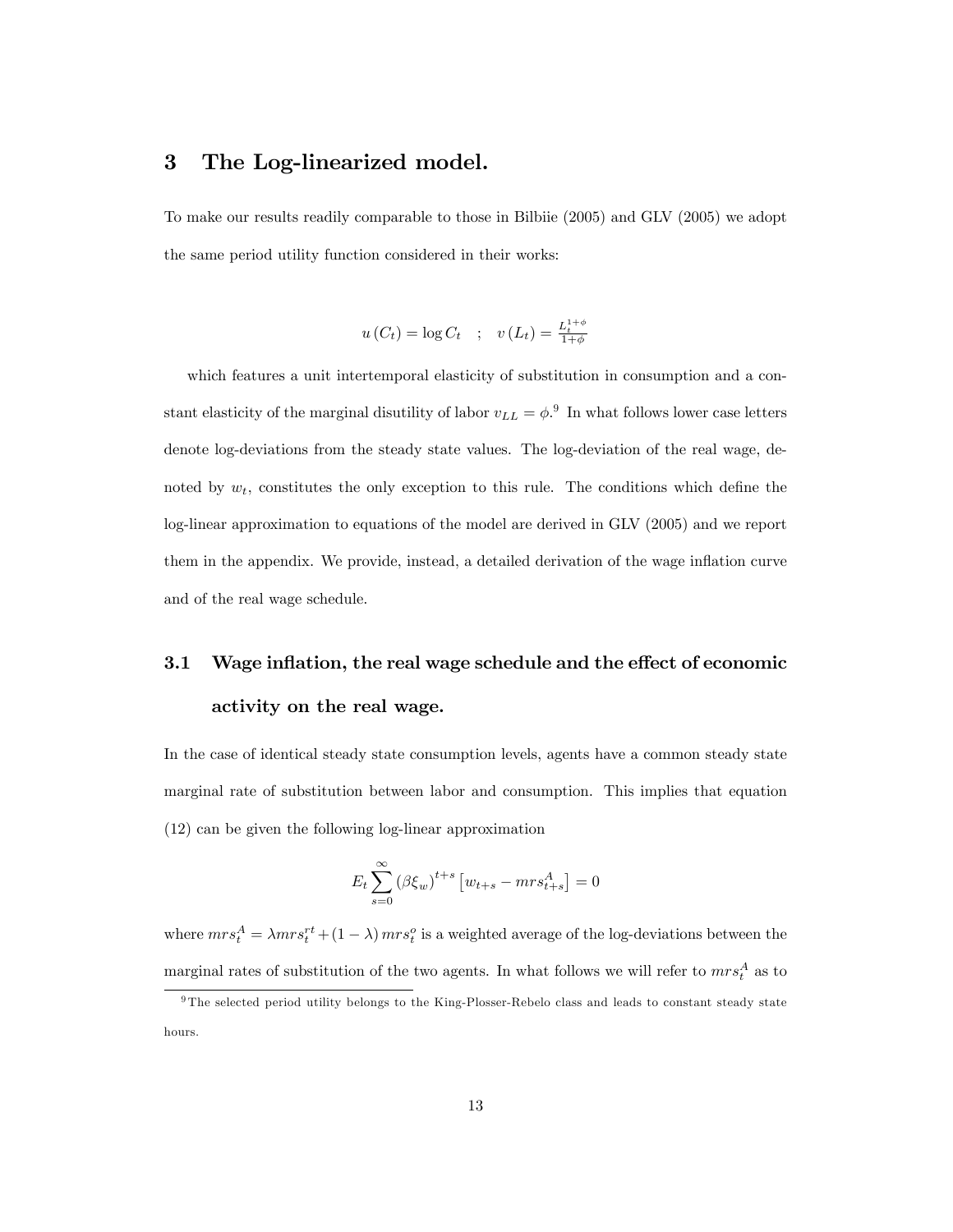the average marginal rate of substitution. Given the selected functional forms, the (log)wage optimally chosen at time  $t$  is defined as

$$
\log \widetilde{W}_t = \log \mu_w + (1 - \beta \xi_w) E_t \sum_{s=0}^{\infty} (\beta \xi_w)^{t+s} \left\{ \log P_{t+s} + \log C_t + \phi \log L_t \right\}
$$

Combining the latter with the following, standard, log-linear approximation of the wage index

$$
\log W_t = (1 - \xi_w) \log \tilde{W}_t + \xi_w \log W_{t-1}
$$

we obtain the desired wage inflation curve

$$
\pi_t^w = \beta E_t \pi_{t+1}^w - \kappa_w \mu_t^w \tag{19}
$$

where  $\kappa_w = \frac{(1-\beta \xi_w)(1-\xi_w)}{\xi}$  $\frac{d_w(1-\xi_w)}{\xi_w}$  and  $\mu_t^w = (\log W_t - \log P_t) - (\log \mu_w + \log C_t + \phi \log L_t)$  is the wage mark-up that unions impose over the average marginal rate of substitution.<sup>10</sup> Notice that since unions maximize a weighted average of agents' utilities, the wage inflation curve takes a standard form. Equation (19) allows to obtain the log-deviation of time  $t$  real wage, which plays a prominent role in the determination of non ricardian agents consumption, as follows

$$
w_t = \Gamma \left[ w_{t-1} + \beta \left( E_t w_{t+1} + E_t \pi_{t+1} \right) - \pi_t \right] + \Gamma \kappa_w \left( \phi l_t + c_t \right) \tag{20}
$$

where  $\Gamma = \frac{\xi_w}{(1+\beta \xi_w^2)}$ .  $\Gamma$  determines both the degree of forward and backward lookingness.<sup>11</sup> Todayís average real wage is a function of its lagged and expected value, expected and current inflation. The term  $\phi l_t^d + c_t$  represents the average real wage that would prevail in the case of wage flexibility.

<sup>&</sup>lt;sup>10</sup>As pointed out by Schmitt-Grohe and Uribe (2004a), the coefficient  $\kappa_w$  is different form that in Erceg et al (2000), which is the standard reference for the analysis of nominal wage stickiness.The reason is that we have assumed that agents provide all labor inputs. In the more standard case in which each individual is the monopolistic supplier of a given labor input,  $\kappa_w$  would be equal to  $\frac{(1-\beta\xi_w)(1-\xi_w)}{\xi_w(1+\phi\theta_w)}$  hence lower than in the case we consider.

 $11$ The effect of discounting on the forward looking component is quantitatively negligible.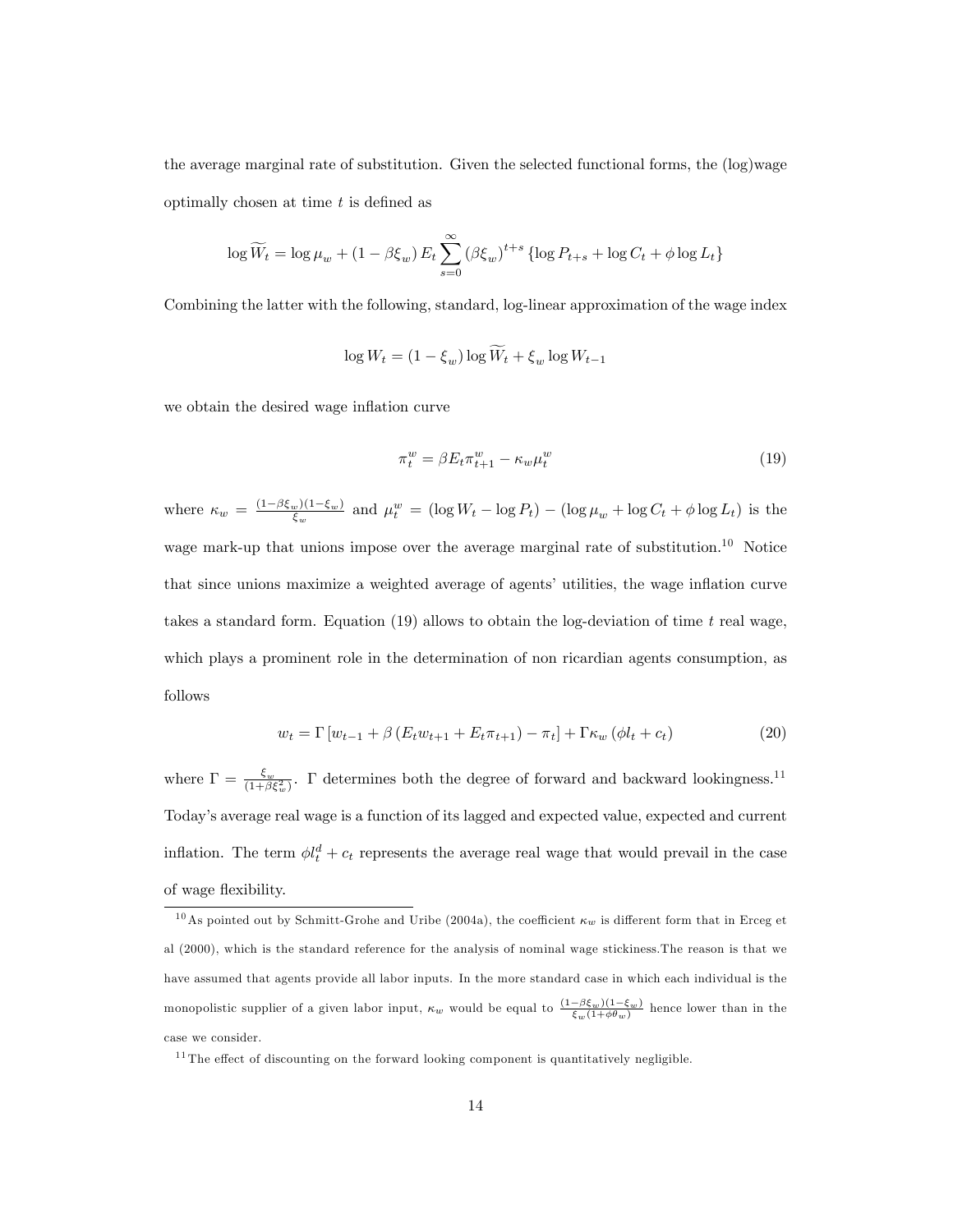Substituting (29) into (20) we obtain:

$$
w_t = \Gamma w_{t-1} + \Gamma \beta \left( E_t w_{t+1} + E_t \pi_{t+1} \right) + \Psi y_t - \Psi \alpha k_{t-1} + \Gamma \kappa_w c_t - \Gamma \pi_t \tag{21}
$$

where  $\Psi = \Gamma \frac{\kappa_w}{(1-\alpha)} \phi$  determines the effect on the real wage due to changes in the level of real activity.

**Comparative statics.**  $\frac{\partial \Gamma}{\partial \xi_w} > 0$ : a longer average duration of wage contracts does not have a clear cut effect on real wage inertia. As  $\xi_w$  gets larger both forward and backward lookingness increase.  $\frac{\partial \Psi}{\partial \phi} > 0$ : the more elastic is the marginal disutility of labor, i.e. the higher is  $\phi$ , the higher is the sensitivity of wages to an increase in economic activity.  $\frac{\partial \Psi}{\partial \xi_w}$  < 0: the higher is average duration of wage contracts, i.e. the higher is  $\xi_w$ , the lower is the sensitivity of wages to an increase in economic activity. The same can be said for what concerns the sensitivity of the real wage to hours.

Intuition goes as follows. A higher  $\xi_w$  implies that the nominal wage will be newly reset on a limited number of labor markets, thus the previous period average wage has a stronger influence on today's. At the same time those unions which optimally reset their wage will attach a higher weight on expected future variables.

The parameter  $\Psi$  determines the size of the variation in real wage associated with a given variation in real economic activity. This is jointly determined by the probability that wages cannot be changed in a given period,  $\xi_w$ , and the elasticity of the marginal disutility of labor,  $\phi$ . Woodford and Rotemberg (1997) report evidence suggesting that the output elasticity of real wage is in a neighborhood of 0.3. Figure 1 plots  $\Psi$  as a function of  $\phi$  for alternative degrees of wage stickiness assuming the values  $\beta = 0.99$  and  $\alpha = \frac{1}{3}$ . Empirical estimates suggest that wages have an average duration of an year ( $\xi_w = 0.75$ ). In this case, a value of  $\Psi$  consistent with the estimates in Rotemberg and Woodford (1997) is obtained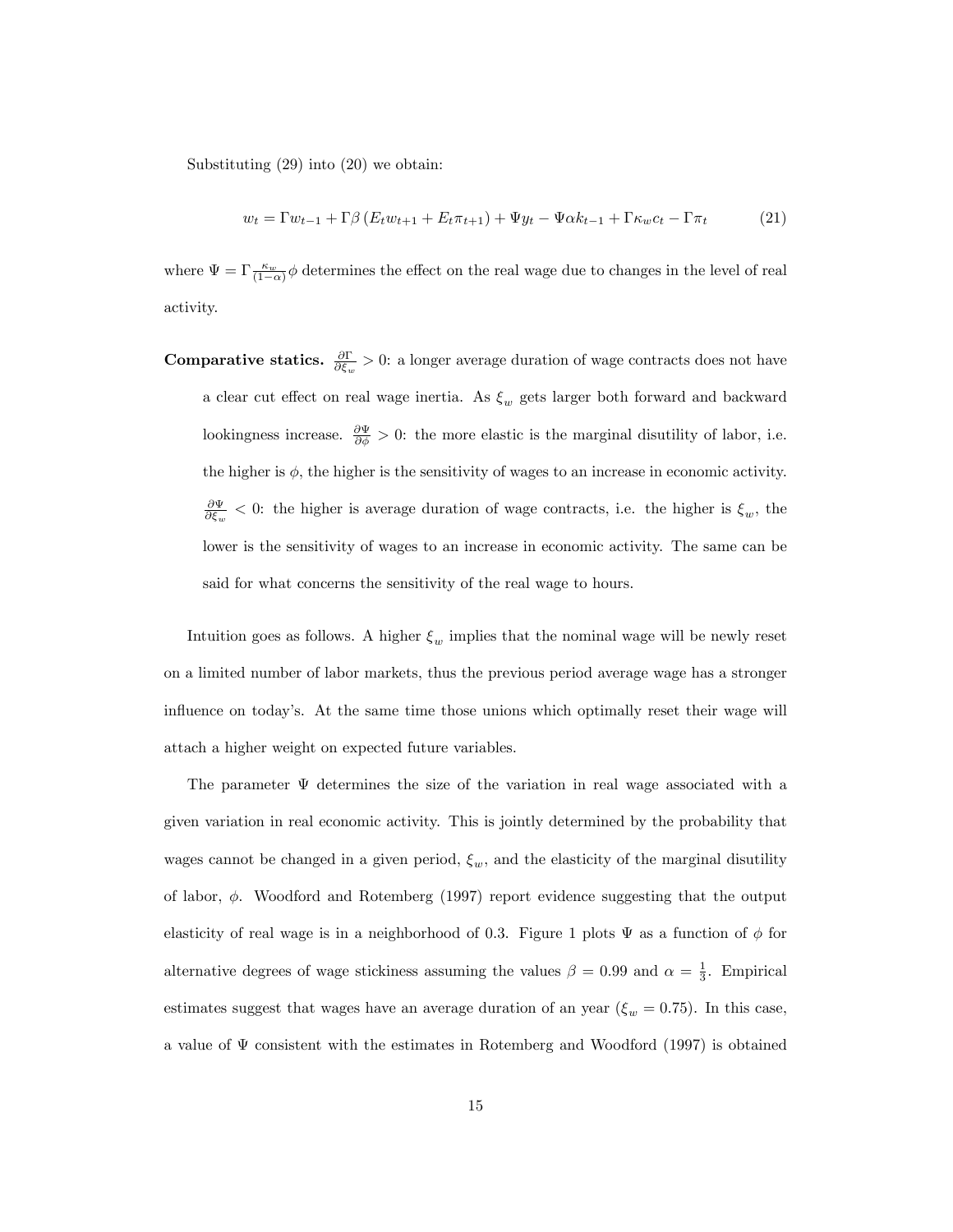by setting  $\phi$  close to 5. In a model with a frictionless labor market this would lead to an intertemporal elasticity of substitution in labor supply equal to 0.2, which is in line with the micro-evidence in Card (1991) and Pencavel (1986). Thus, we obtain a output sensitivity of real wage consistent with the estimates using empirically plausible values of  $\phi$  and  $\xi_w$ .

This is not the case under wage flexibility. When  $\xi_w = 0$  equation (21) reduces to

$$
w_t = \frac{\phi}{(1-\alpha)}y_t - \frac{\alpha}{(1-\alpha)}\phi k_{t-1} + c_t
$$

which is the wage setting equation in GLV (2005). In order to be consistent with the afore-mentioned evidence on the output elasticity of real wage GLV (2005) set  $\phi$  equal to 0.2. This value is, however, far from consistent with the microeconomic evidence on the elasticity of labor supply and from standard calibration of preferences.

### 4 Results

#### 4.1 Calibration

We calibrate the parameters of the model since the analysis of equilibrium determinacy and equilibrium dynamics that follow draws on numerical results. The time unit is meant to be a quarter. In the baseline parametrization we set  $\xi_w = 0.75$ , which implies an average duration of wage contracts of one year as suggested by the estimates in Smets and Wouters (2003) and Levine *et al* (2005).  $\alpha$  and  $\beta$  assume the standard values of  $\frac{1}{3}$  and 0.99 respectively. Table 1 reports the output sensitivity of real wage  $\Psi$  as a function of  $\phi$ . In column 2 we consider the baseline calibration for wage stickiness, while in column 4 we evaluate  $\Psi$  under the limiting case of wage flexibility. Table 1 shows that, under the baseline calibration for wage stickiness, setting  $\phi = 4.84$  allows to match the output elasticity of real wage reported by Rotemberg and Woodford (1997), thus we take this value as the baseline. However, to evaluate the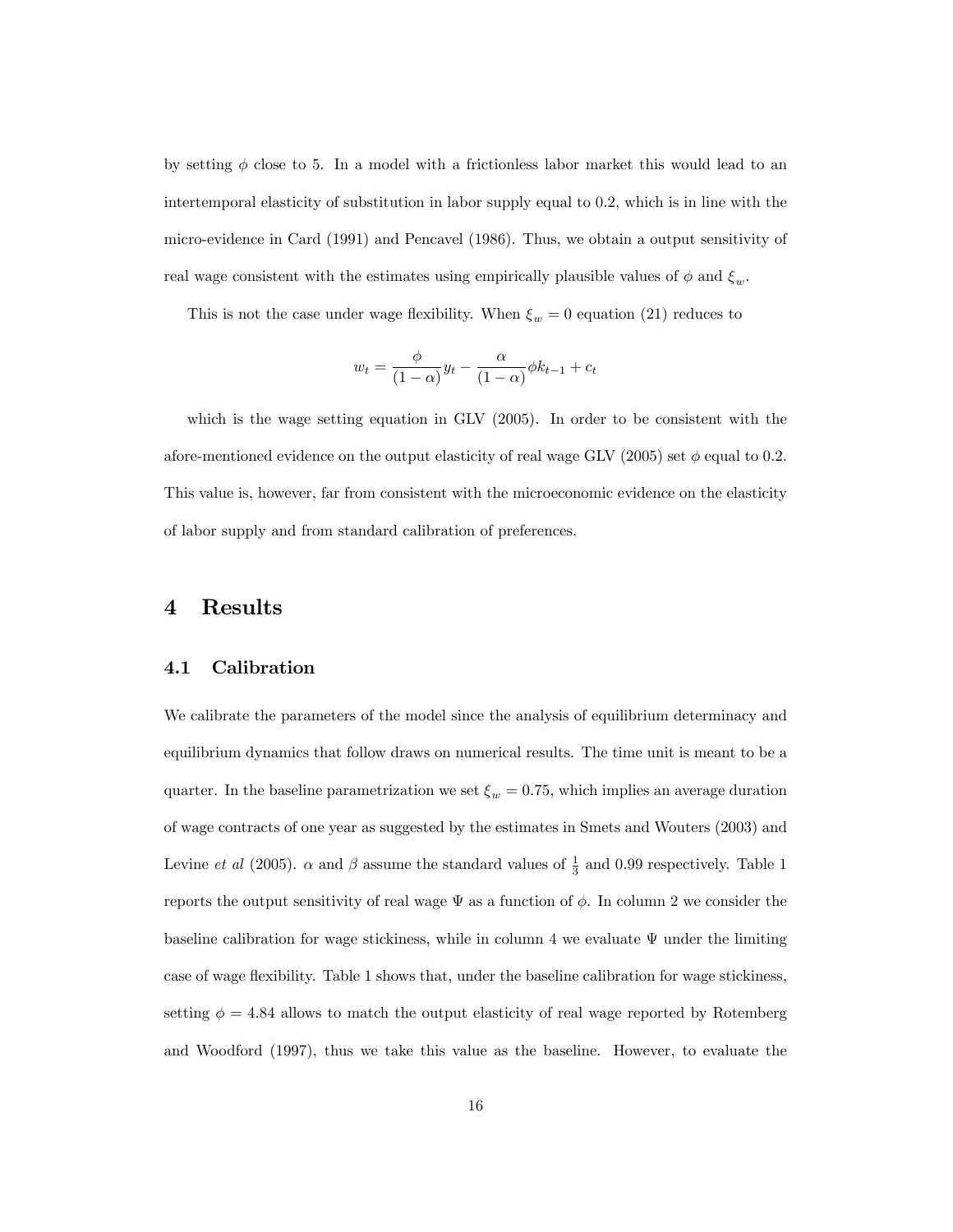dependence of the model's implications on the elasticity of the marginal disutility of labor, we consider two other values of  $\phi$  beside the baseline. The first,  $\phi = 0.2$ , corresponds to the value employed by GLV (2005), the second  $\phi = 3$  is chosen because commonly employed in the literature. Table 1, consistently with the discussion in the previous section, points out that when standard values are assigned to  $\phi$ , the flexible wage scenario leads to extremely high output sensitivity of real wage. The baseline value for the share of non ricardian consumers,  $\lambda$ , is 0.5. This is consistent with the estimates in Campbell and Mankiw (1989) and Muscatelli et al (2003). Remaining parameters are displayed in Table 2, and the reader can refer to the references reported in GLV (2005) for empirical evidence supporting them. However, it is worth mentioning that in the baseline calibration  $\tau_{\pi}$  is set to 1.5. Thus monetary policy is assumed to satisfy the standard Taylor Principle.

Table 1: Output sensitivity of real wage as a function of the elasticity of labor disutility and the calvo parameter on wages.

|                                                                 | Ψ | Ψ   |
|-----------------------------------------------------------------|---|-----|
| $\phi=0.2; \xi_w=0.75$ 0.011 $\phi=0.2; \xi_w=0$                |   | 0.3 |
| $\phi=3; \xi_w=0.75$ 0.116 $\phi=1; \xi_w=0$                    |   | 4.5 |
| $\phi$ =4.84; $\xi_w$ =0.75 0.300 $\phi$ =4.84; $\xi_w$ =0 7.26 |   |     |

#### 4.2 Determinacy

Figure 2 depicts indeterminacy areas in the parameter space  $(\tau_{\pi}, \lambda)$ . Other parameters are set at their baseline values. A first result is visually evident:

Result 1. Determinacy and the Taylor Principle. The Taylor Principle is a necessary and sufficient condition for equilibrium determinacy.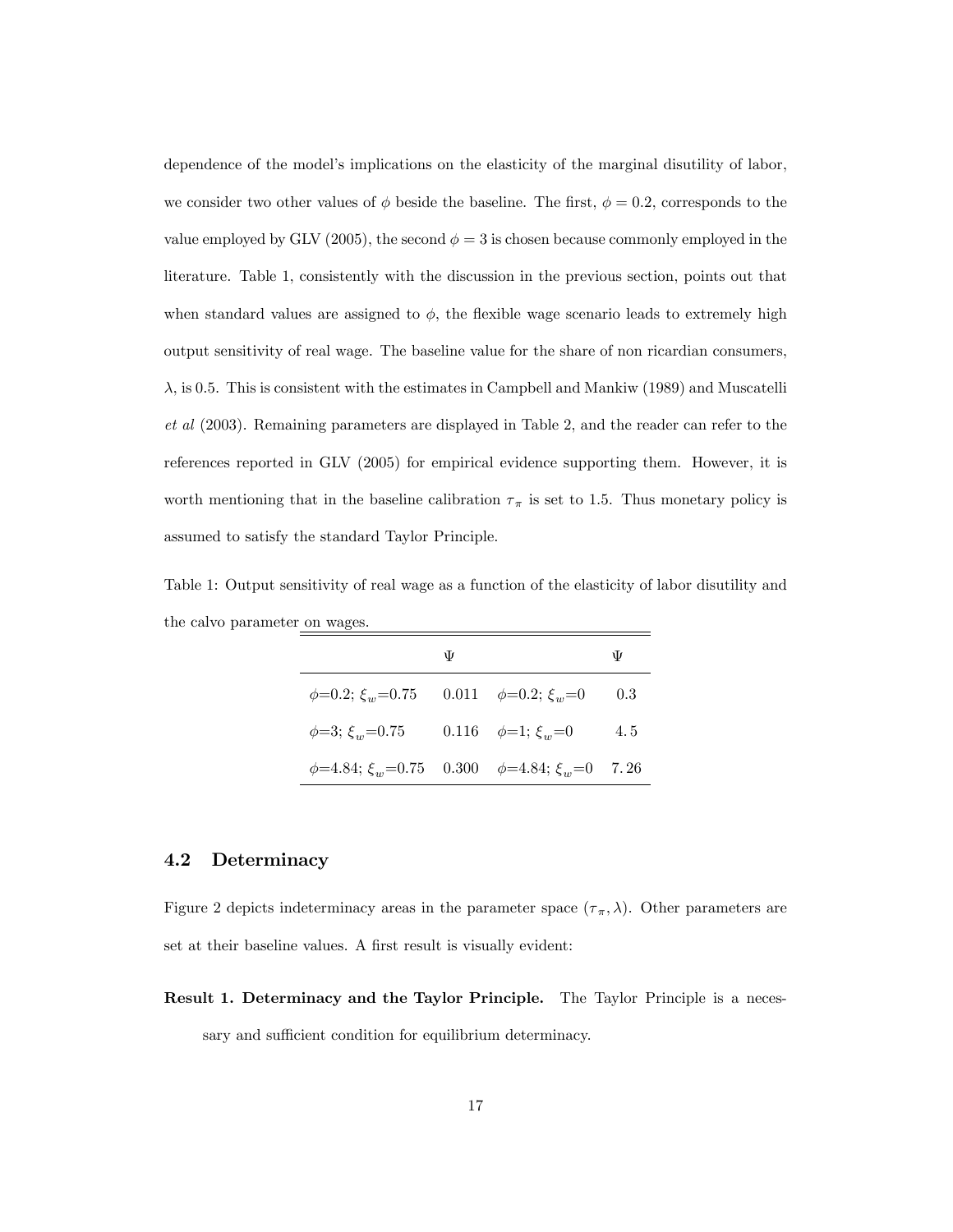To develop intuition behind this result, we build on the economic mechanism emphasized by Bilbiie (2005). To isolate the effect of wage stickiness on determinacy conditions it is initially convenient to assume that wages are flexible.

Suppose that the level of ináation starts increasing without any change in fundamentals that could justify it. To the extent that the central bank follows the Taylor Principle, the real interest rate increases in the aftermath of the rise in inflation. This has a contractionary effect on consumption of ricardian agents. Due to lower demand, some firms fix a lower price, while, firms which are prevented from doing it, reduce labor demand, putting a downward pressure on the real wage. As a result real marginal costs decrease and there is an increase in profits.<sup>12</sup> The latter implies a positive wealth effect on consumption of ricardian consumers, who own firms and enjoy profits in the form of dividend income. Notice that, due to aggregation, a one unit increase in profits leads to a  $\frac{1}{1-\lambda}$  increase in individual dividend income. As a consequence, when the share of rule of thumb consumers is above a given threshold, the wealth effect stemming from a profits' increase may lead to a rise in aggregate demand.<sup>13</sup> If this is the case, the sunspot in inflation could become self-fulfilling through the positive relationship between output and inflation implied by the NKPC. As pointed out by Bilbiie  $(2005)$  an interest rate rule satisfied the *Inverted Taylor Principle*, would lead to a fall in proÖts, making the initial increase in ináation non compatible with a rational expectation equilibrium.

How does wage stickiness alter the adjustment process described above?

The key point is that wage stickiness dampens variation in the real wage associated to changes in hours. Thus, for a given reduction of labor demand, real marginal costs do not

<sup>&</sup>lt;sup>12</sup> The increse in profits becomes stronger as the marginal elasticity of labor disutility,  $\phi$ , increases. In this

case small variations in hours are accompanied by large variations in the real wage.

 $13$ As emphasized by Bilbiie (2005) when all agents hold assests this mechanism is irrelevant. The effect of the increse in profits on agents' income is exactly offset by the decrease in real wage.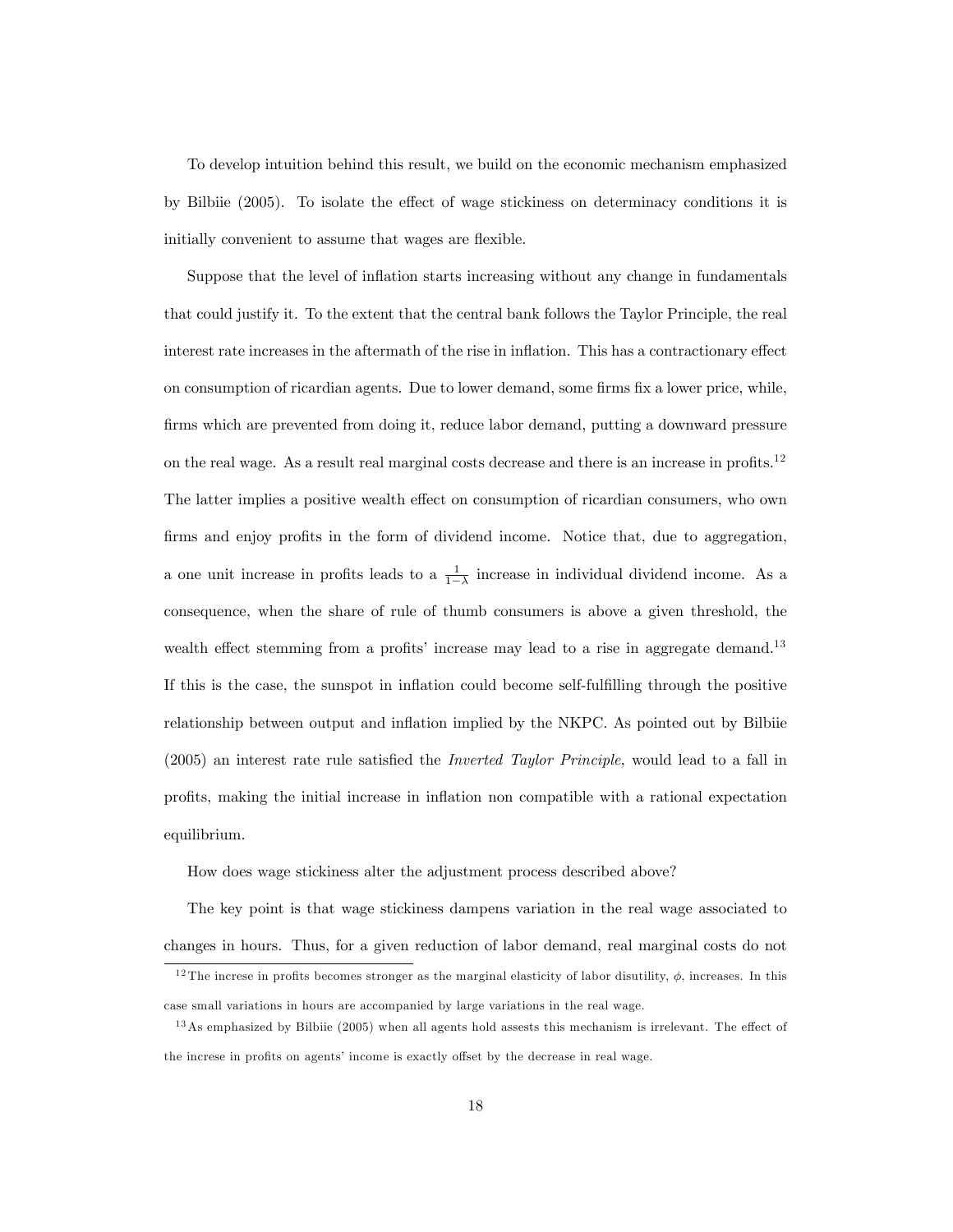decrease as they would if wages were flexible. In this case the wealth effect produced by the increase in profits does not offset the substitution effect exerted on demand of ricardian consumers by the initial real rate increase. This prevents the rise in demand that could ex-post rationalize the sunspot in inflation.

Similarly to  $GLV$  (2004) we find that when strong price stickiness coexists with a large share of non ricardian consumers the Taylor Principle, although necessary, needs to be strenghtened to enforce a unique rational expectation equilibrium. With respect to the process described above, the presence of extreme price stickiness may, in fact, lead to an increase in the real wage in the aftermath of the sunspot in inflation. This would boost consumption of non ricardian consumers. Since non ricardian agentsí demand is insensitive to changes in the interest rate, the only way in which the central bank could control aggregate demand would be that of further depressing demand of ricardian agents engineering a stronger increase in the rate of interest. However, we raise an important qualification with respect to the analysis in GLV (2004). Namely, that the Taylor Principle remains a valid criterion to avoid sunspot fluctuations when the relevant parameters  $(\xi_w, \xi_p, \lambda)$  assume values compatible with the empirical estimates. In fact, under the baseline calibration, the Taylor Principle is a necessary and sufficient condition for determinacy for values of the price stickiness parameter  $\xi_p \leq 0.79$ . This threshold value corresponds to an average lifetime of price contracts of 4.8 quarters, which is sensibly larger than that estimated in empirical works.<sup>14</sup>

Figure 3 depicts indeterminacy areas in the case of alternative degrees of wage stickiness with respect to the baseline. In Panel  $a$  wages are perfectly flexible. When the share of non ricardian consumers is equal or above 20 percent, there are determinate equilibria which are compatible with an inflation response coefficient  $\tau_{\pi}$  < 1, i.e. with the Inverted Taylor

<sup>1 4</sup>An analysis of the sensitivity of determinacy regions to the degree of price stickiness is reported in a companion appendix.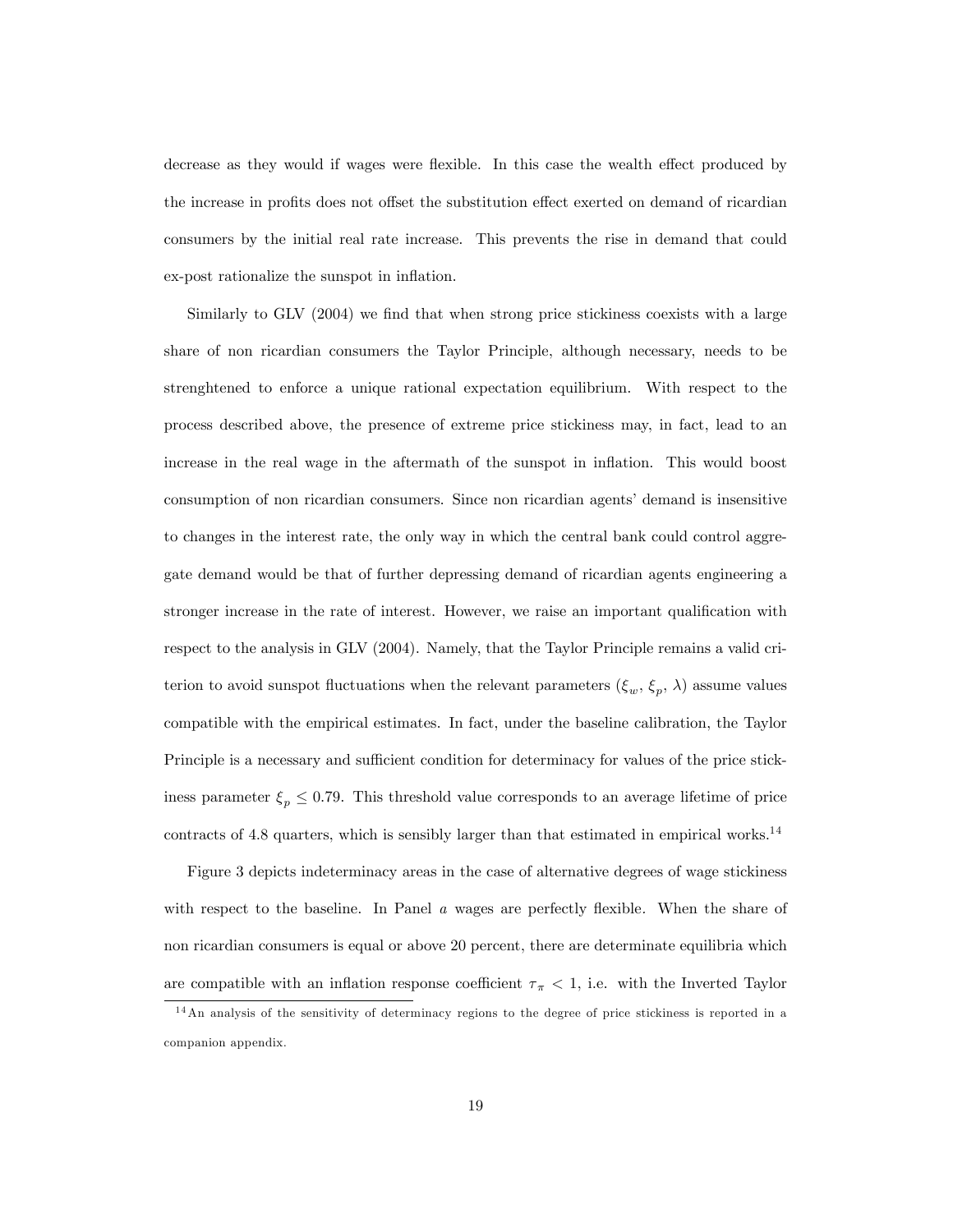Principle. However, when the average duration of wage contracts reaches two quarters (panel b), the inverted Taylor Principle leads to equilibrium uniqueness just if the share of non ricardian consumers is larger than 70 percent. Notice that the latter value is well above the estimates of the importance of rule of thumb behavior reported above. For this reason cases where the Inverted Taylor Principle leads to equilibrium uniqueness can be regarded as of minor empirical relevance. Panel  $c$  shows, as expected, that our results are not altered when the average duration of wage contracts is increased to ten quarters  $(\xi_w = 0.9)$ .

In sum, our analysis shows that rule of thumb consumers do not invalidate the relevance of the Taylor Principle when nominal wage stickiness, an uncontroversial empirical fact, is considered.

### 4.3 Consumption and Government Spending Shocks.

Figure 4 depicts the response of key variables to a government spending shock.

Result 2. Impact response of aggregate consumption. When wages are sticky aggregate consumption decreases in the aftermath of a, partially debt financed, government spending shock.

Two forces act in the direction of reducing consumption of ricardian consumers. The first one is the negative wealth effect determined by the government purchase shock, while the second one is due to the positive response of the real interest rate to the shock. In fact, although wage stickiness dampens the variations in real marginal costs, and through this channel those of inflation, the response of monetary policy is such that the real interest goes up. To analyze the overall effect on aggregate consumption, we have to take into account the response of non ricardian agents' consumption to the unexpected rise in Government spending. Sticky wages prevent the large increase in real wage affecting the GVL's model. This,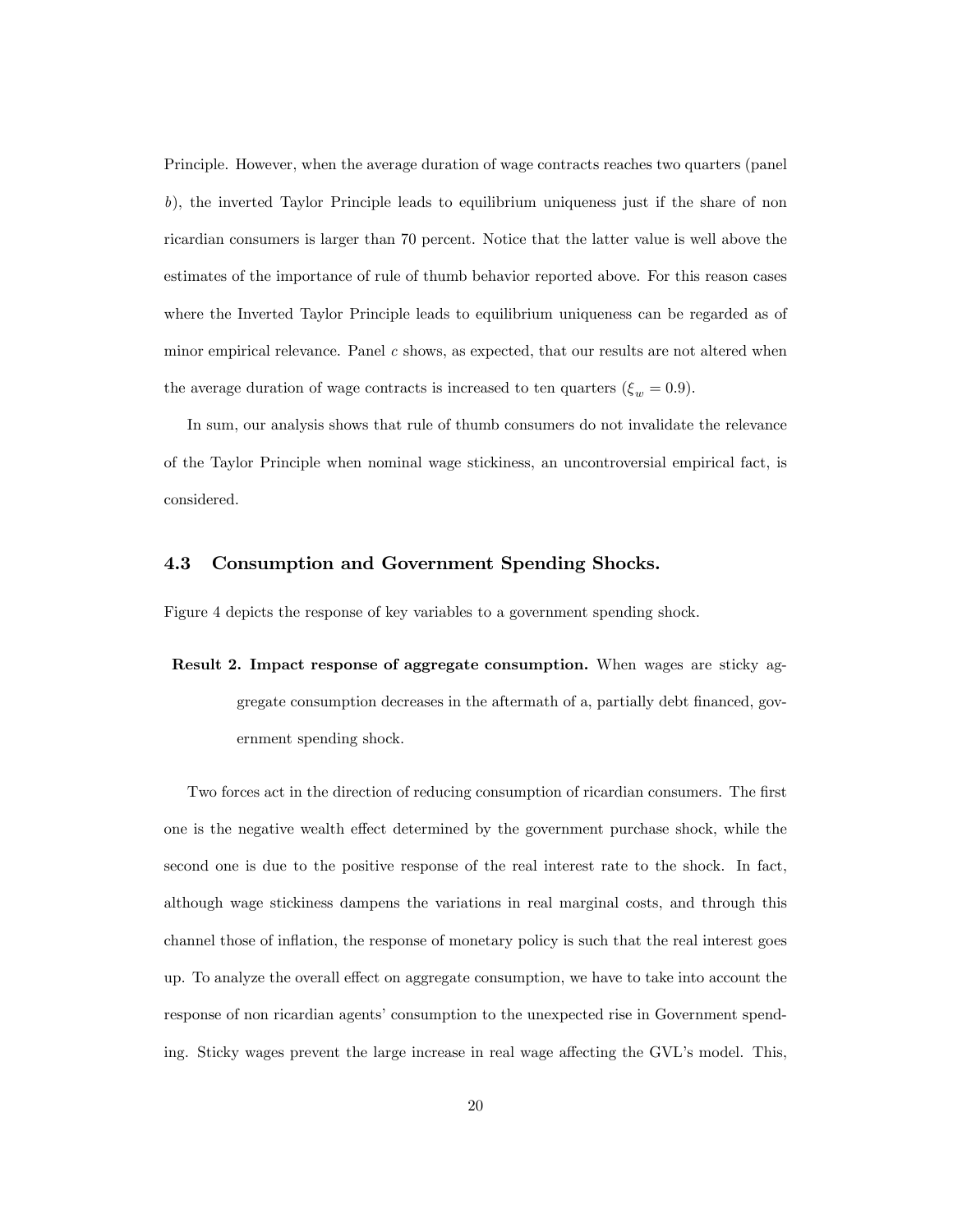jointly with a less prominent rise in hours worked, implies that consumption of non ricardian consumers does not grow as much as required to determine a positive impact response of aggregate consumption.

In what follows we assess the sensitivity of result 2 to alternative parameterization of the elasticity of marginal disutility of labor  $(\phi)$  and to the share of non ricardian consumers  $(\lambda)$ . In Figure 5 we evaluate the sensitivity to  $\phi$ . Dotted lines correspond to the value chosen by GVL (2005), dashed lines to the case  $\phi = 3$ , while solid lines to the baseline value.

Result 3. Impact response of aggregate consumption and  $\phi$ . The effect of a Government spending shock on private consumption is positive when the elasticity of marginal disutility of labor,  $\phi$ , is low.

Consider the case where  $\phi = 0.2$ , which corresponds to the calibration adopted by GVL (2005). Under this parameterization (see Table 1), wage stickiness implies an extremely low sensitivity of the real wage to economic activity and to changes in hours. In this case the government spending shock leads to a negligible increase in the real wage. This causes a mild rise in real marginal costs and, thus, in inflation. As a consequence, the real interest rate grows modestly and the reduction in ricardian agents' consumption is well below those registered in the case where  $\phi$  is larger. At the same time, when  $\phi = 0.2$ , the strong increase in hours brings about an increase in consumption of ricardian agents which is larger than under the other parameterizations.

In sum, when the elasticity of the marginal disutility of labor is low the impulse responses of both agentsí consumption levels are favorable to a positive impact variation of aggregate consumption with respect to the baseline case.

However as the elasticity of marginal disutility of labor approaches the values supported by the empirical evidence the response of the real wage to the innovation in government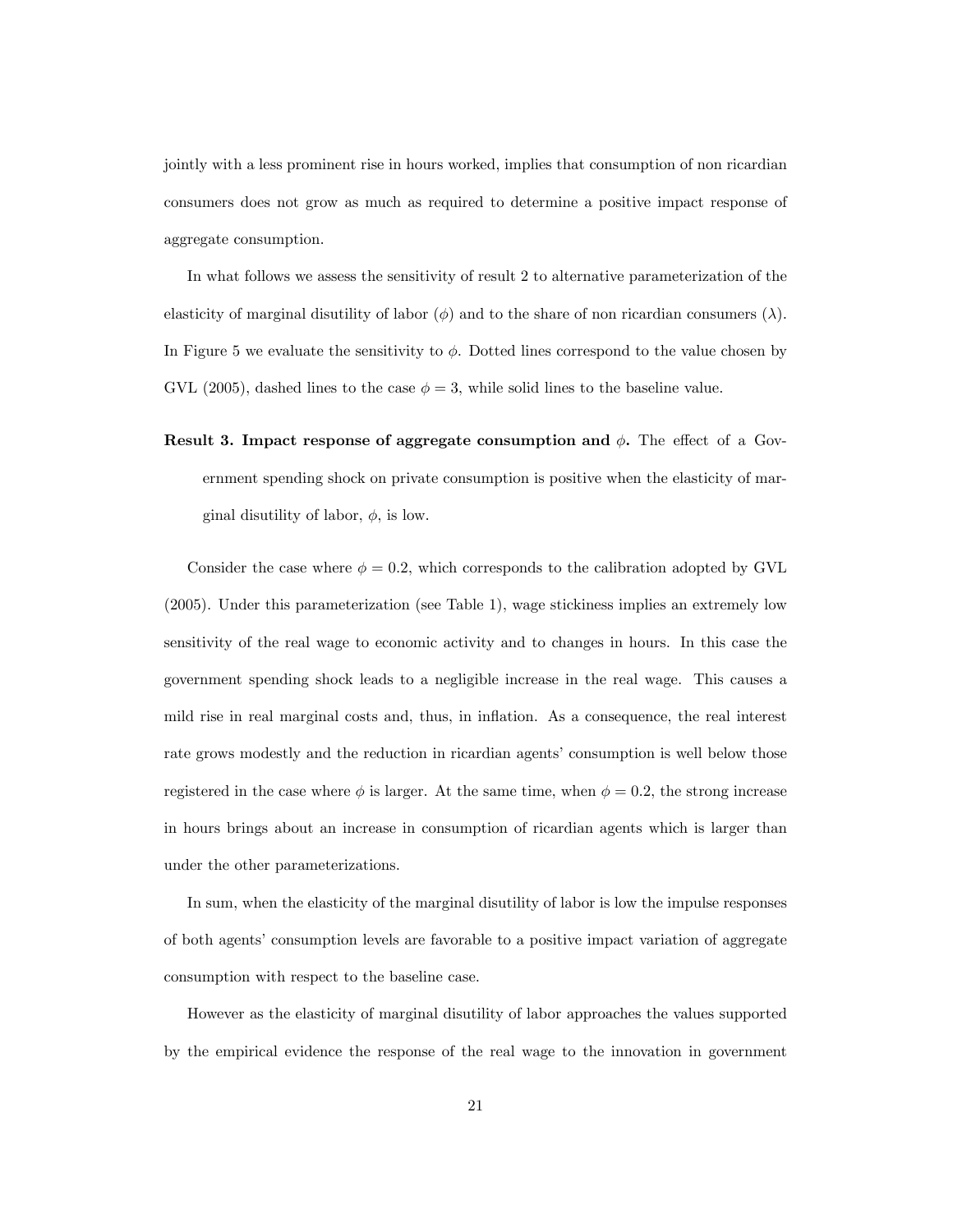spending gets stronger, although it remains much lower than in GVL (2005). In this case the variation in inflation is such to imply a stronger reaction of the real interest rate which depresses consumption of ricardian consumers. Finally the joint movement of real wage and hours dampens the change in consumption of non ricardian agents and prevents an increase in aggregate consumption. Notice that monetary policy, plays a crucial role for this results since it impacts on ricardian agents consumption through its effect on the real interest rate. The robustness of our results to alternative interest rate setting rules in explored below.

We conclude this section assessing the role played by the share of non ricardian consumers,

 $\lambda$ . A clear result emerges from figure 6.

Result 4. Impact response of aggregate consumption and  $\lambda$ . Aggregate consumption shows a positive response to a government spending shock for large values of the share,  $\lambda$ , of non ricardian consumers.

Figure 6 makes clear that aggregate consumption shows a positive, and mildly persistent, response for values of the share on non ricardian consumers which are above the upper interval of empirical estimates. As in GVL  $(2005)$  the effect of the spending shock on output is increasing in the share of non ricardian consumers. This implies also that the effect on labor demand and on the real wage are positive function of the importance of non ricardian agents in the economy. The pattern of the real wage is transmitted to price inflation. Since monetary policy obeys to the Taylor Principle, the real rate grows. For this reason consumption of ricardian consumers is lower the higher the share of non ricardian consumers. This effect partly counterbalances the increase in consumption of non ricardian agents, which is, instead, a positive function of  $\lambda$ .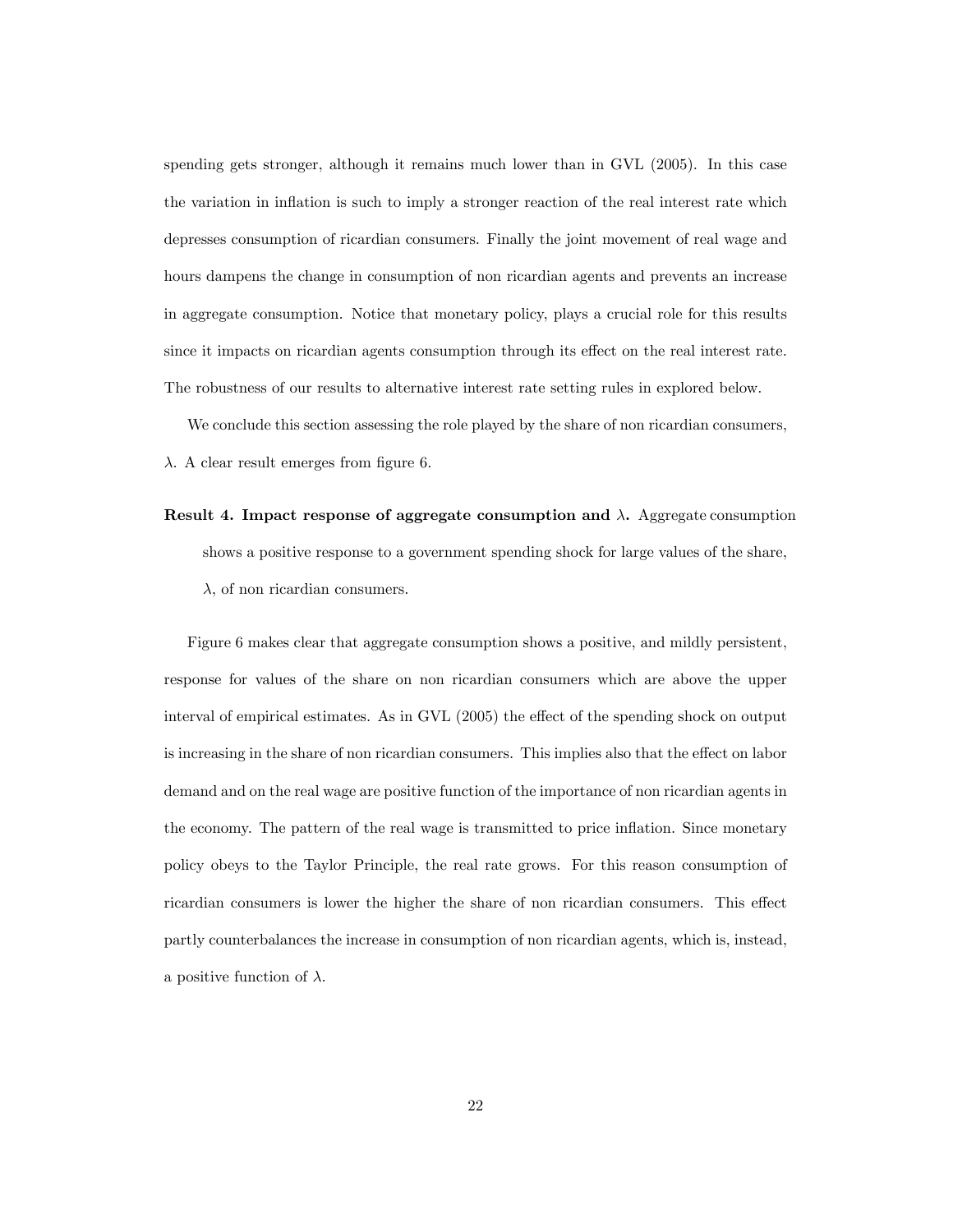### 5 Robustness to alternative interest rate rules.

In this section we discuss whether Results 1 and 2 are robust to simple variant of the Taylor rules proposed in the literature.

We consider rules which are specialization of the, general, instrumental rule

$$
r_t = \rho_r r_{t-1} + \tau_\pi E_t \pi_{t+i} + \tau_y E_t y_{t+i}
$$
\n(22)

When  $i = -1$ , (22) reduces to a backward looking rule, when  $i = 0$  it corresponds to a contemporaneous rule and when  $i = 1$  it becomes a forward looking rule. For each of the specifications mentioned we consider the case of inertia, with  $\rho_r = 0.5$ .

Determinacy. Figure 7 depicts indeterminacy regions for each of the specification of the interest rate rule we consider. A key result is stated in the following.

Result 5. Determinacy and non ricardian consumers. Under most of the Taylor-type interest rate setting rules considered in the literature, the determinacy and indeterminacy regions for the model with non ricardian consumers featuring price-wage stickiness are similar to those identified for a representative agent economy.

The forward looking rule, depicted in panel  $f$ , shows a determinacy region which is severely restricted with respect to the case of a contemporaneous rule. As pointed out by Carlstrom and Fuerst (2005), forward looking rules increase the likelihood of sunspot fluctuations in the case of endogenous capital accumulation and should be implemented with care. Panels  $a, c$ and e suggest that nominal interest rate inertia makes indeterminacy less likely, no matter the rule followed by the central bank. Increasing the size of rule of thumb consumers does not determine variations of indeterminate regions in the contemporaneous and forward looking case. It affects, instead, the backward looking case. More precisely indeterminacy regions in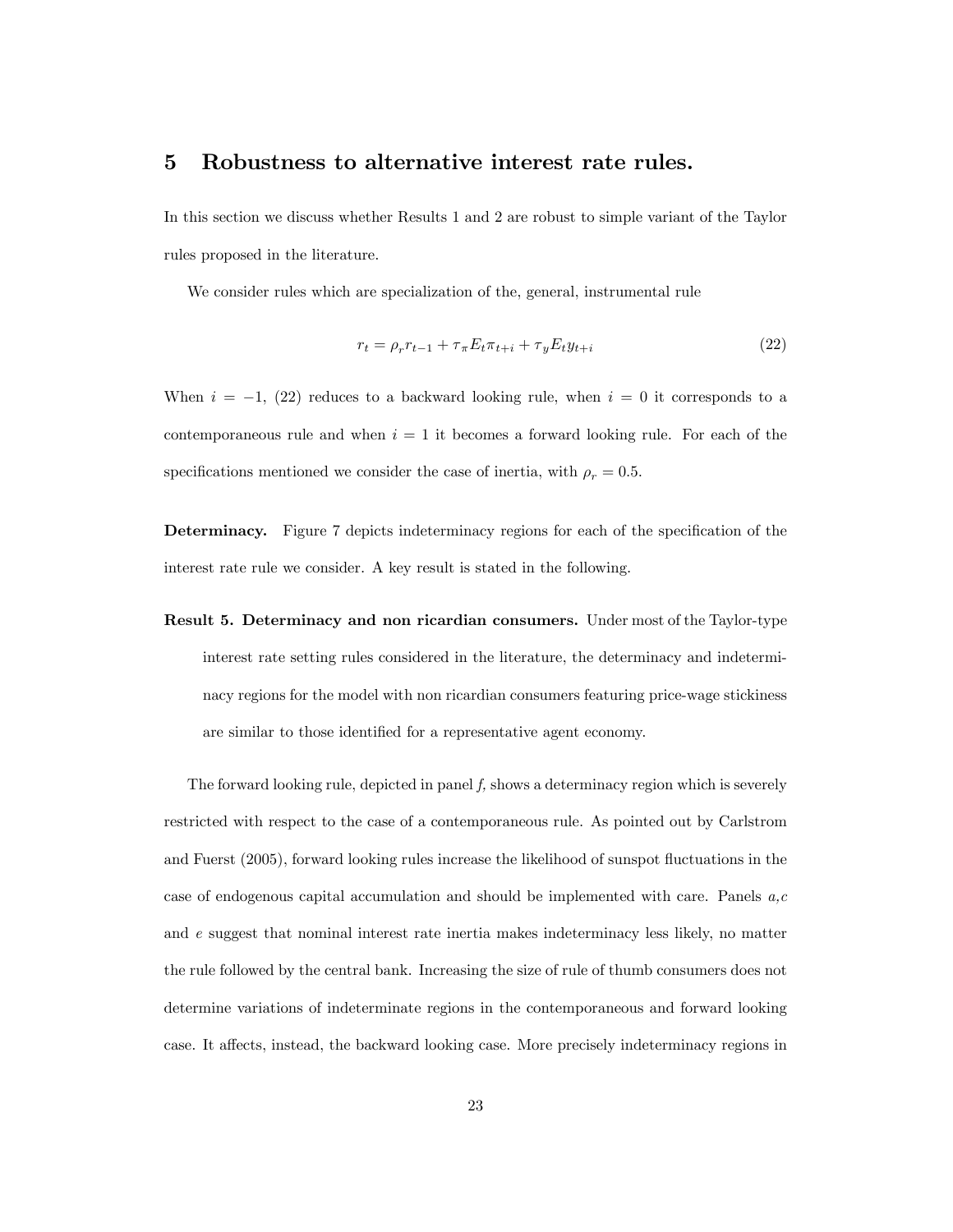the inertial case are similar to those obtained for the non inertial case.<sup>15</sup>

Consumption and Government Spending Shocks. Figure 8 reports the response of aggregate consumption to a government spending shock under the various specifications of the general rule  $(22)$  we have analyzed. The response of the central bank to price inflation is kept at its baseline value, while we report impulse response functions for three different parameterizations of  $\tau_y$ . We emphasize the following.

Result 6. Aggregate consumption and monetary rules. Backward looking monetary rules are more likely than contemporaneous and forward looking rules to deliver a positive impact response of aggregate consumption to a government spending shock. Reacting to deviations of output from its steady state level reduces, instead, the likelihood of a positive impact response of consumption.

The reason for which a backward looking rule helps obtaining a positive impact response is straightforward. Differently from what happens under the contemporaneous and the forward looking rule, when the central bank responds to lagged variables there is no positive impact increase in the real interest rate. This favours a mild reduction in consumption of ricardian consumers, while that of non ricardian is positively affected by the increase in hours worked and the real wage. However, as the effects of the shock are transmitted to inflation and output, the positive variation in the real rate of interest drives consumption of non ricardian agents below the steady state level and at the same time leads to a reduction in the level of

<sup>&</sup>lt;sup>15</sup> The interested reader can find a detailed analysis of alternative intrerest rate rules at the in a companion appendix, where we also consider a rule which reacts to wage inflation. In this case a necessary condition for determinacy is  $\tau_p + \tau_w > 1$ , where  $\tau_w$  is the wage inflation coefficient response. It should not be, by now, surprising that this is equivalent to the condition which holds in a model without non ricardian consumers as shown by Schmitt-Grohe and Uribe (2004a).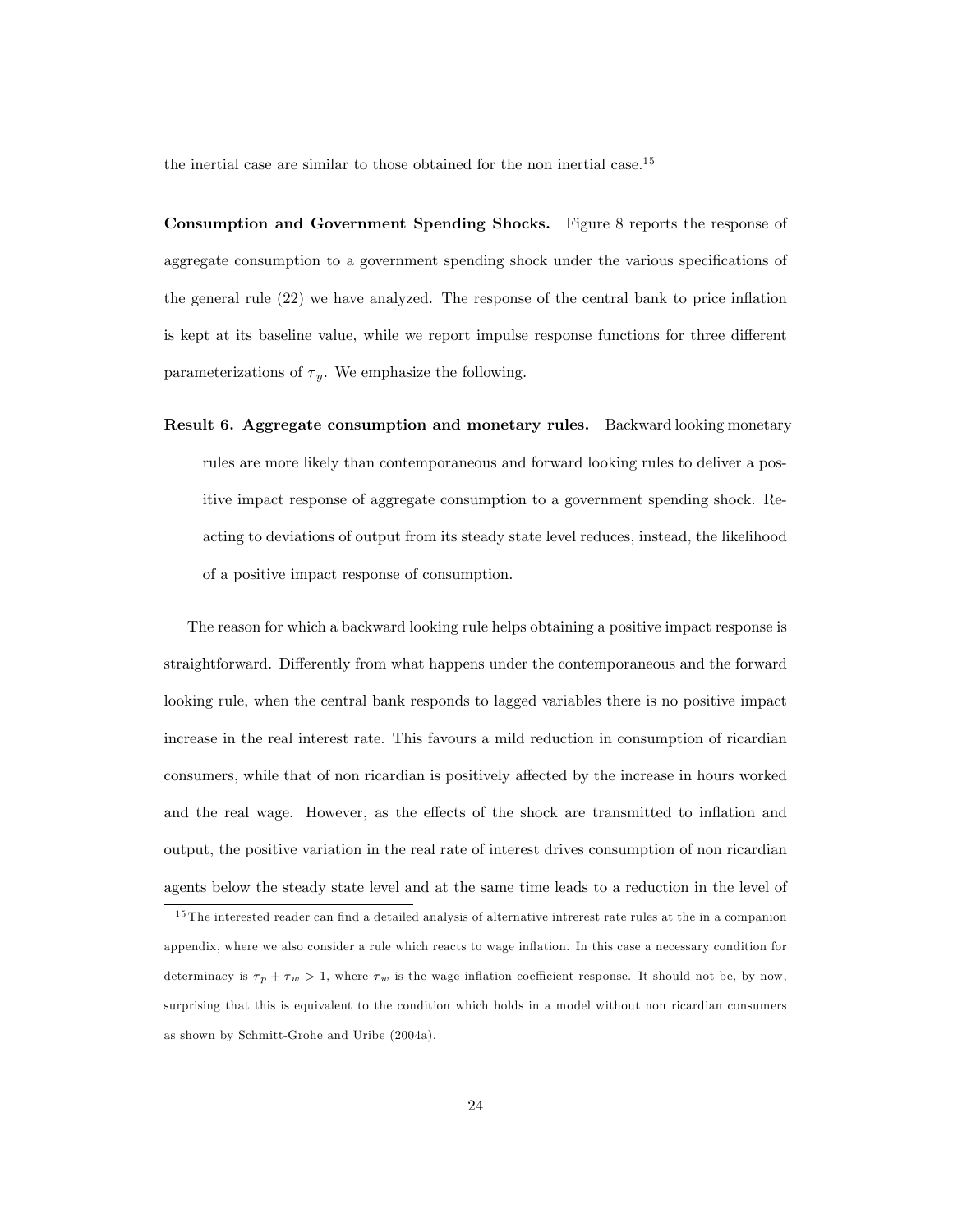output and hours. This negatively affects consumption of non ricardian agents. These effects are mirrored in the dynamic pattern of aggregate consumption, which exhibits a positive response on impact, but lacks of persistence. Notice that this stands in sharp contrast with what happens if the central bank follows, for example, a contemporaneous rule, where aggregate consumption decreases smoothly after the government spending shock (panel  $d$ ). The contemporaneous and the forward looking rule do not, instead, differ relevantly for what concerns the likelihood of delivering a positive impact response of consumption, no matter whether we consider an inertial component in interest rate setting.

Reacting to output deviation determines a less marked increase in production in the aftermath of the shock, containing the variation in hours worked and, thus, in consumption of non ricardian consumers.<sup>16</sup>

## 6 Conclusions

We regard a framework where current income affects consumption possibilities as a promising step towards realism in economic modeling. In this case, however, it should be taken into account that labor markets and the wage setting process are subject to some form of imperfections. In an economy populated by an exogenous share of non ricardian consumers, wage stickiness affects both the response of aggregate variables to a government spending shock and the conditions for equilibrium determinacy. Once wage stickiness is considered, the positive effect of government spending on aggregate consumption reported by the empirical studies of, inter alia, Blanchard and Perotti (2002), is not a robust feature of the model with rule of thumb consumers. In particular, it can be replicated just when the marginal disutility of labor effort is low. Contrary to Bilbiie  $(2005)$  and GLV  $(2004)$  we have shown

 $16$  The case of a central bank reacting to wage inflation is detailed in the companion appendix.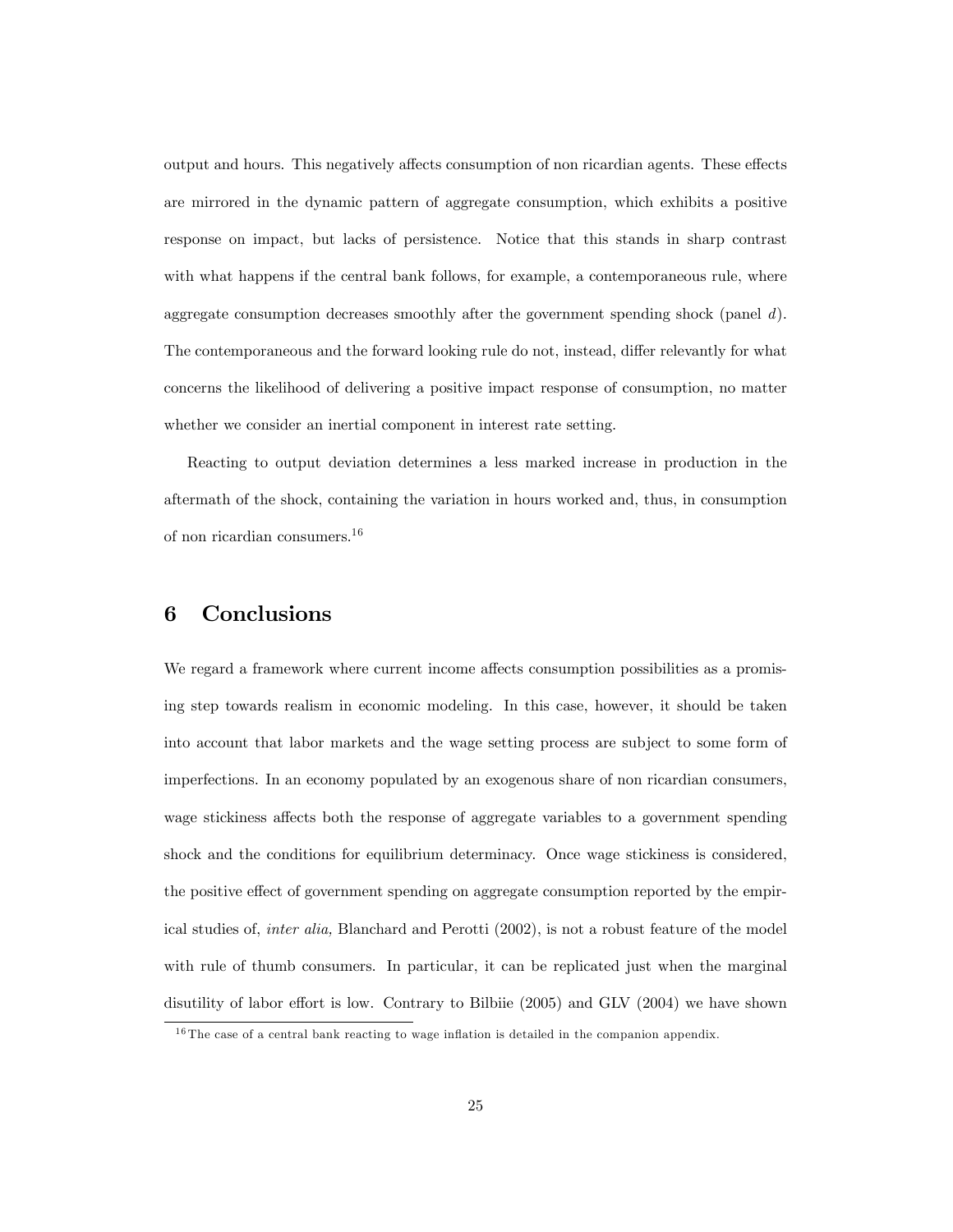that, for a wide set of parameter configurations, the Taylor Principle implies equilibrium determinacy. Determinacy regions are similar to those obtained in a representative agent model under most interest rate setting rules considered in the literature.

Our results suggest that the determinacy properties of the model with non ricardian consumers strongly depends on the kind of nominal rigidities considered. For this reason, we warn against reappraisals of the conduct of monetary policy in specific past periods which are based on non ricardian consumers but neglect wage stickiness.

For what concerns the feature of welfare maximizing monetary policy, we conjecture that the optimality of a passive monetary rule, as advocated by Bilbiie (2005) in a sticky pricesflexible wages economy, could be altered by considering a modest degree of wage stickiness. The latter aspect is part of our ongoing research.

## References

Bilbiie, Florin. (2005). "Limited Asset Market Participation, Monetary Policy, and Inverted Keynesian Logic." Working Paper, Nuffield College, Oxford U.

Blanchard, Olivier J. and Perotti, Roberto. (2002)." An empirical characterization of the dynamic effects of changes in government spending and taxes on output." Quarterly Journal of Economics. 117, 1329-1368.

Burnside, Craig, Eichembaum, Martin, and Fisher, Jonas. (2004). "Fiscal shocks and their consequences". Journal of Economic Theory 115, 89-117.

Calvo, Guillermo. (1983). "Staggered Prices in a Utility Maximizing Framework". Journal of Monetary Economics 12, 383-398.

Campbell, John Y., Mankiw, Gregory N. (1989)." Consumption, Income, and Interest Rates: Reinterpreting the Time Series Evidence." NBER Macroeconomics Annual 1989,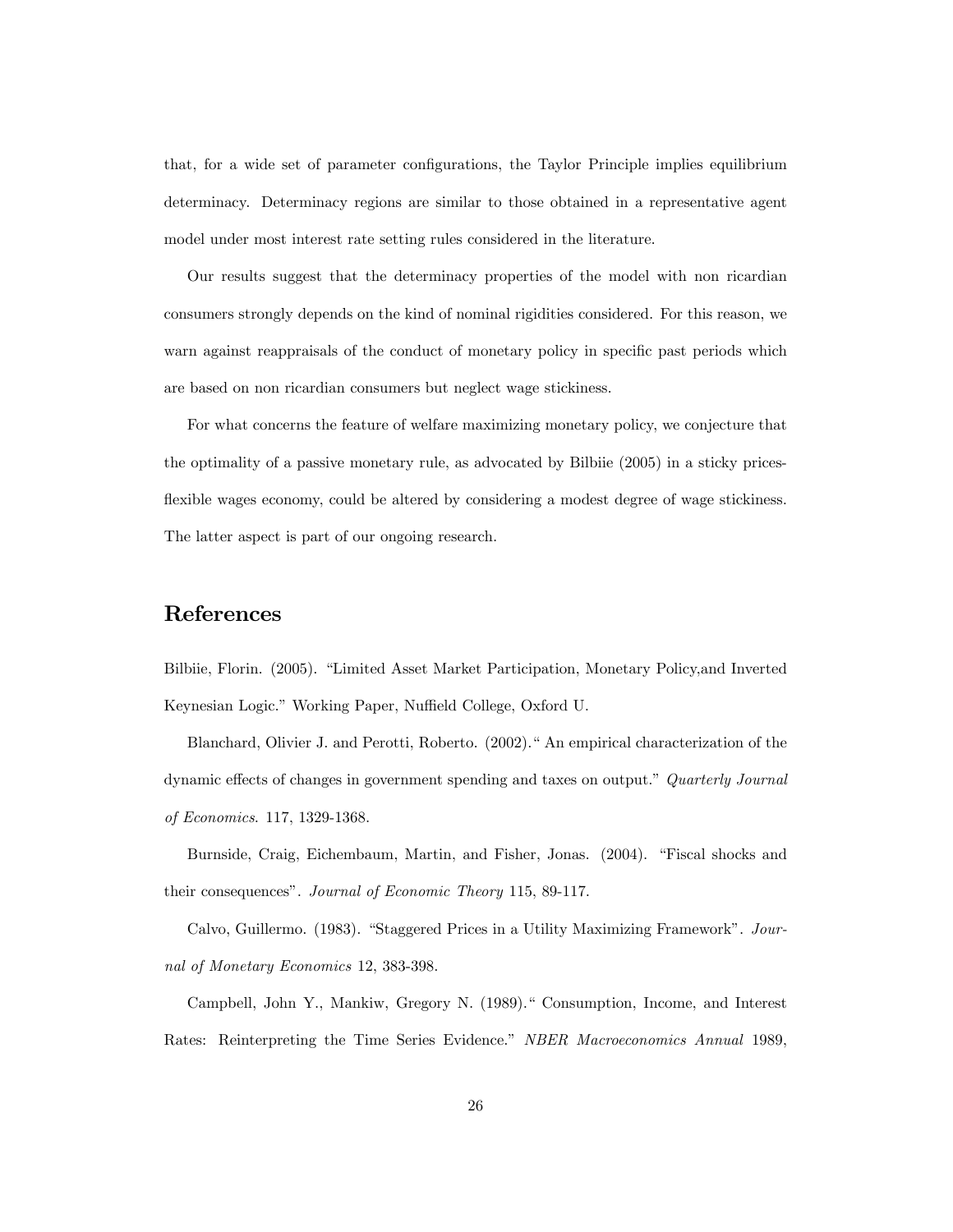edited by O.J. Blanchard and S.Fischer, pp 185-216. MIT Press.

Carlstrom, Charles and Fuerst, Timothy,  $(2005)$ .<sup>"</sup> Investment and Interest rate policy: a discrete time analysis." Journal of Economic Theory 123, pp. 4-20.

Di Bartolomeo, Giovanni and Rossi, Lorenza (2005). "Efficay of Monetary Policy and Limited asset market Partecipationî. International Journal of Economic Theory. Forthcoming.

Erceg, Christopher, Henderson, Dale and Levin, Andrew. (2000). "Optimal monetary policy with staggered Wage and Price Contracts.î Journal of Monetary Economics 46, 281- 313.

Erceg, C.J., Guerrieri, L. and Gust, C. J., (2005). "SIGMA A New Open Economy Model for Policy Analysis,î Federal Reserve Board, International Finance Discussion Papers, no. 835.

Fatás, Antonio and Mihov, Ilian (2001). "Government size and automatic stabilizers: international and intranational evidence." Journal of International Economics 55, 3-28.

Galí, Jordi. (2003). "New Perspective on Monetary Policy, Inflation and the Business Cycle (2003)." In Advances in Economic Theory, edited by Dewatripoit M., Hansen L. and S. Turnovsky, vol. III, 151-197. Cambridge University Press.

Galí, Jordi, López-Salido David and Valles, Janvier. (2004). "Rule-of-Thumb Consumers and the Design of Interest Rate Rules." Journal of Money, Credit and Banking, 36, August 2004, 739-764.

Galí, Jordì, López-Salido David and Valles, Janvier. (2005). "Understanding the Effects of Government Spending on Consumption.î Forthcoming on the Journal of the European Economic Association.

Levin, Andrew T., Alexei Onatski, John C. Williams, and Noah Williams, "Monetary Policy Under Uncertainty in Micro-Founded Macroeconometric Models," manuscript prepared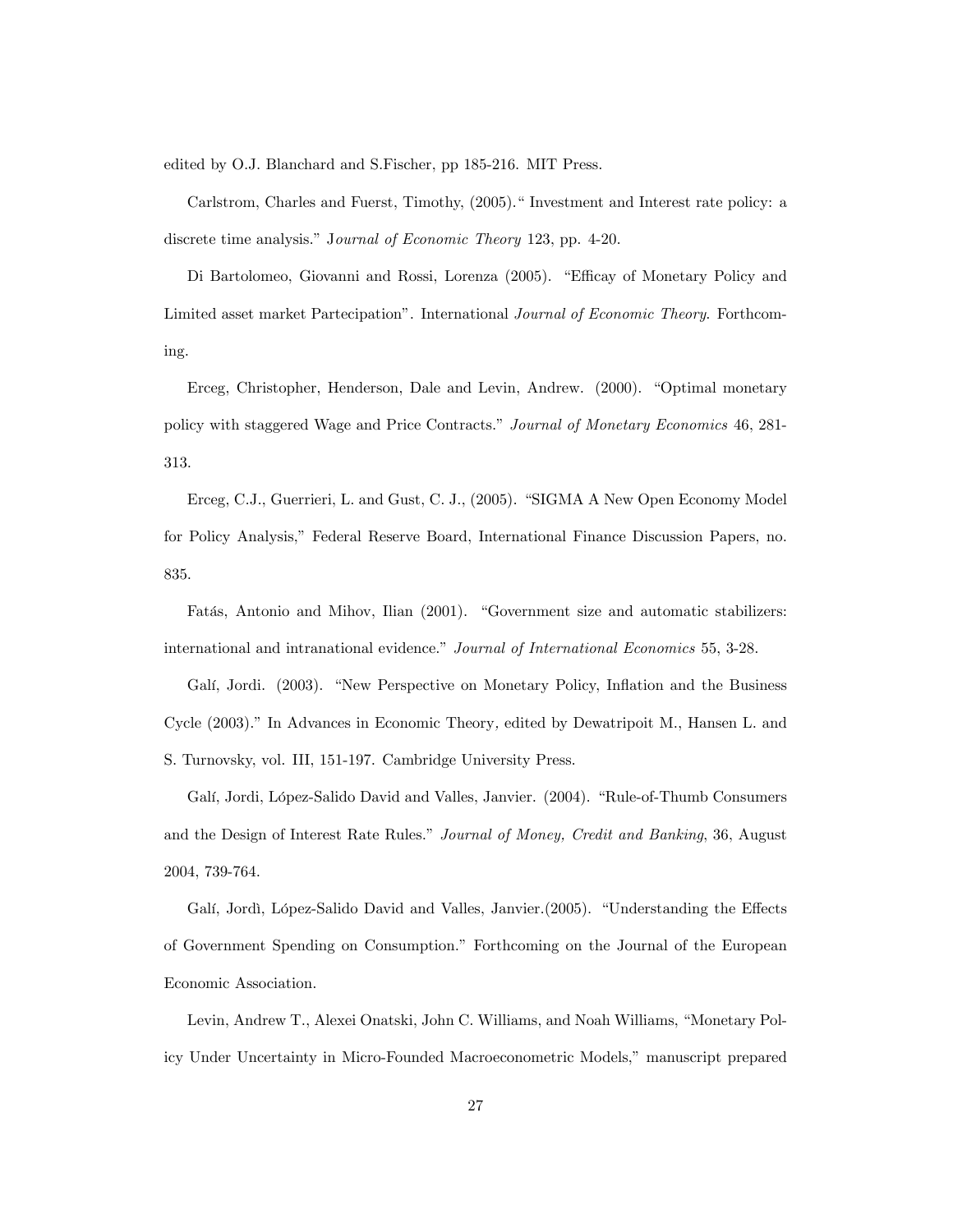for the NBER's Twentieth Annual Conference on Macroeconomics, March 31, 2005.

Mankiw, Gregory. (2000). "The Savers-Spenders Theory of Fiscal Policy." The American Economic Review, 90 (2), pp.120-125.

Muscatelli, Anton, Tirelli Patrizio and Trecroci, Carmine. (2003). "Can fiscal policy help macroeconomic stabilization? Evidence from a New Keynesian model with liquidity constraints." CESifo wp No. 1171.

Rotemberg, Julio J., and Michael Woodford, "An Optimization-Based Econometric Framework for the Evaluation of Monetary Policy." NBER macroeconomics annual 1997, edited by Bernanke B and Julio J. Rotemberg pp. 297-346. Cambridge and London: MIT Press.

Schmitt-Grohe, Stephanie and Uribe Martin. (2004a). Optimal operational monetary policy in the Christiano-Eichenbaum-Evans model of the U.S. business cycle." NBER wp No. 10724.

Schmitt-Grohe, Stephanie and Uribe Martin (2004b). "Optimal simple and implementable monetary and fiscal rules." NBER wp No. 10253.

Smets, F. and R. Wouters (2003). "An Estimated Dynamic Stochastic General Equilibrium Model of the Euro Area." Journal of the European Economic Association 1, pp 1124-1175.

Woodford, Michael.(2003). "Interest and Prices." Princeton University Press.

## Appendix

#### Log-linearized equilibrium conditions.

This appendix provides a log-linear approximation to the equlibrium conditions of the model economy described in the text. For a detailed derivation see also GVL.

Under the assumed functional forms, the Euler equation for Ricardian households takes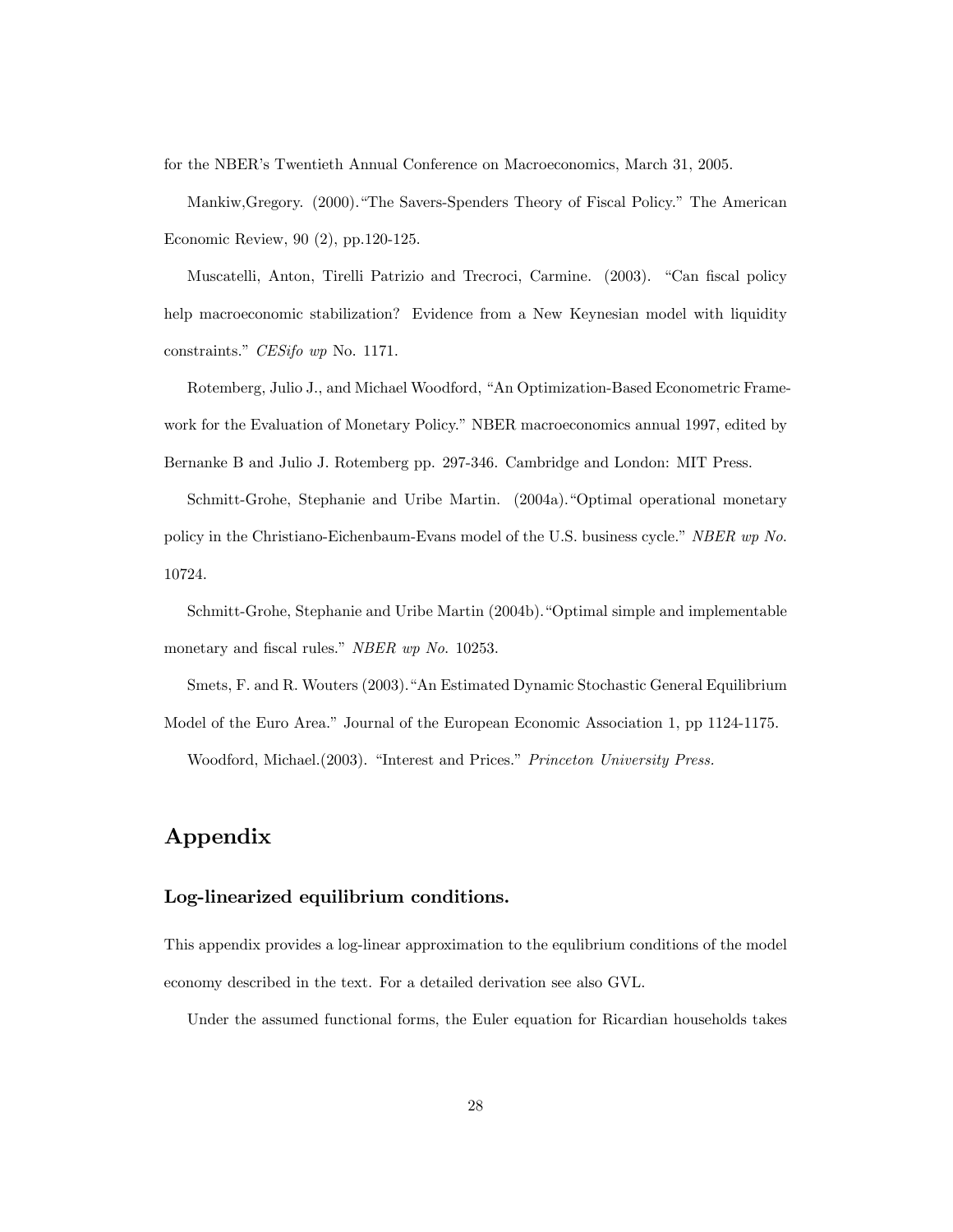the log-linear form

$$
c_t^o - E_t c_{t+1}^o = -E_t (r_t - \pi_{t+1})
$$
\n(23)

Log-linearization of equations  $(7)$  and  $(9)$  leads to the dynamic of (real)Tobin's Q

$$
q_t = (1 - \beta (1 - \delta)) E_t r_{t+1}^k + \beta E_t q_{t+1} - (r_t - E_t \pi_{t+1})
$$
\n(24)

and its relationship with investment:

$$
\eta q_t = i_t - k_{t-1}
$$

Equation (11) determines the following log-linear form for consumption of non ricardian agents

$$
c_t^{rt} = \frac{(1-\alpha)}{\mu_p \gamma_c} \left( l_t + \omega_t \right) - \frac{1}{\gamma_c} t_t^{rt} \tag{25}
$$

while the assumption that consumption level are equal at the steady state implies that aggregate consumption is

$$
c_t = (1 - \lambda) c_t^o + \lambda c_t^{rt}
$$
\n
$$
(26)
$$

The stock of capital evolves according to

$$
\delta i_t = k_t - (1 - \delta) k_{t-1} \tag{27}
$$

Log-linearization of the aggregate resource constraint around the steady state yields

$$
y_t = \gamma_c c_t + g_t + (1 - \tilde{\gamma}_c) i_t \tag{28}
$$

where  $\tilde{\gamma}_c = \gamma_c + \gamma_g$ . As in shown by Woodford (2003) a log-linear approximation to the aggregate production function is given by

$$
y_t = (1 - \alpha) l_t^d + \alpha k_{t-1}
$$
\n
$$
(29)
$$

Assuming that steady state stock of debt is zero and a steady state balanced government budget, the dynamic of debt around the steady state yields the following law of motion for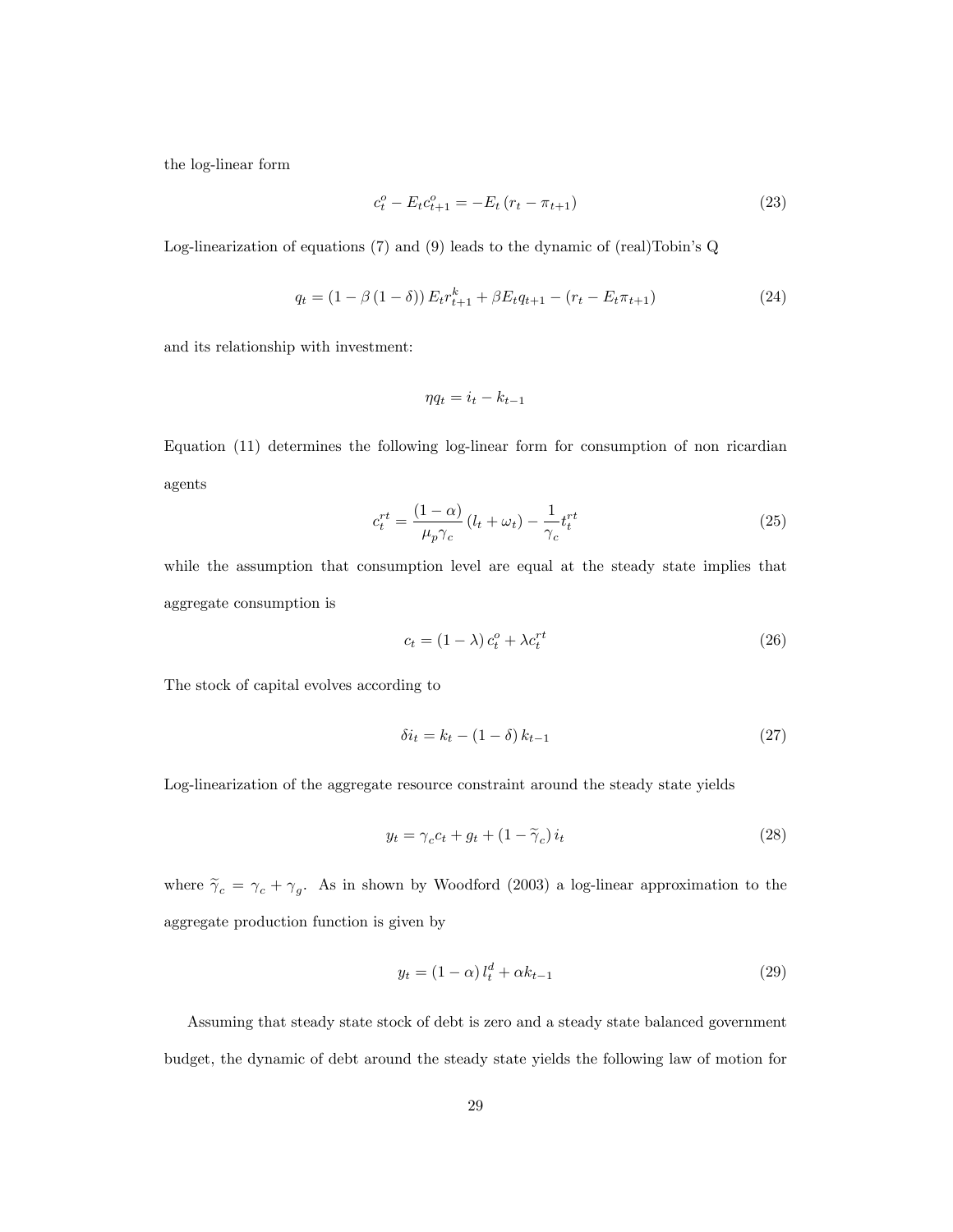the stock of debt

$$
b_t = (1 + \rho) (b_{t-1} + g_t - t_t)
$$
\n(30)

The New Keynesian Phillips Curve (NKPC) is obtained through log-linearization of condition (15) and reads as

$$
\pi_t = \kappa_p m c_t + \beta E_t \pi_{t+1} \tag{31}
$$

where  $\kappa_p = \frac{(1-\beta \xi_p)(1-\xi_p)}{\xi}$  $\frac{p_b(1-\epsilon_p)}{\epsilon_p}$  and  $mc_t = (1-\alpha) w_t + \alpha r_t^k$  is the real marginal cost.

Equations (23) through (31), equation (21) together with the policy rules (17) and (18) determine the equilibrium path of the economy we have outlined.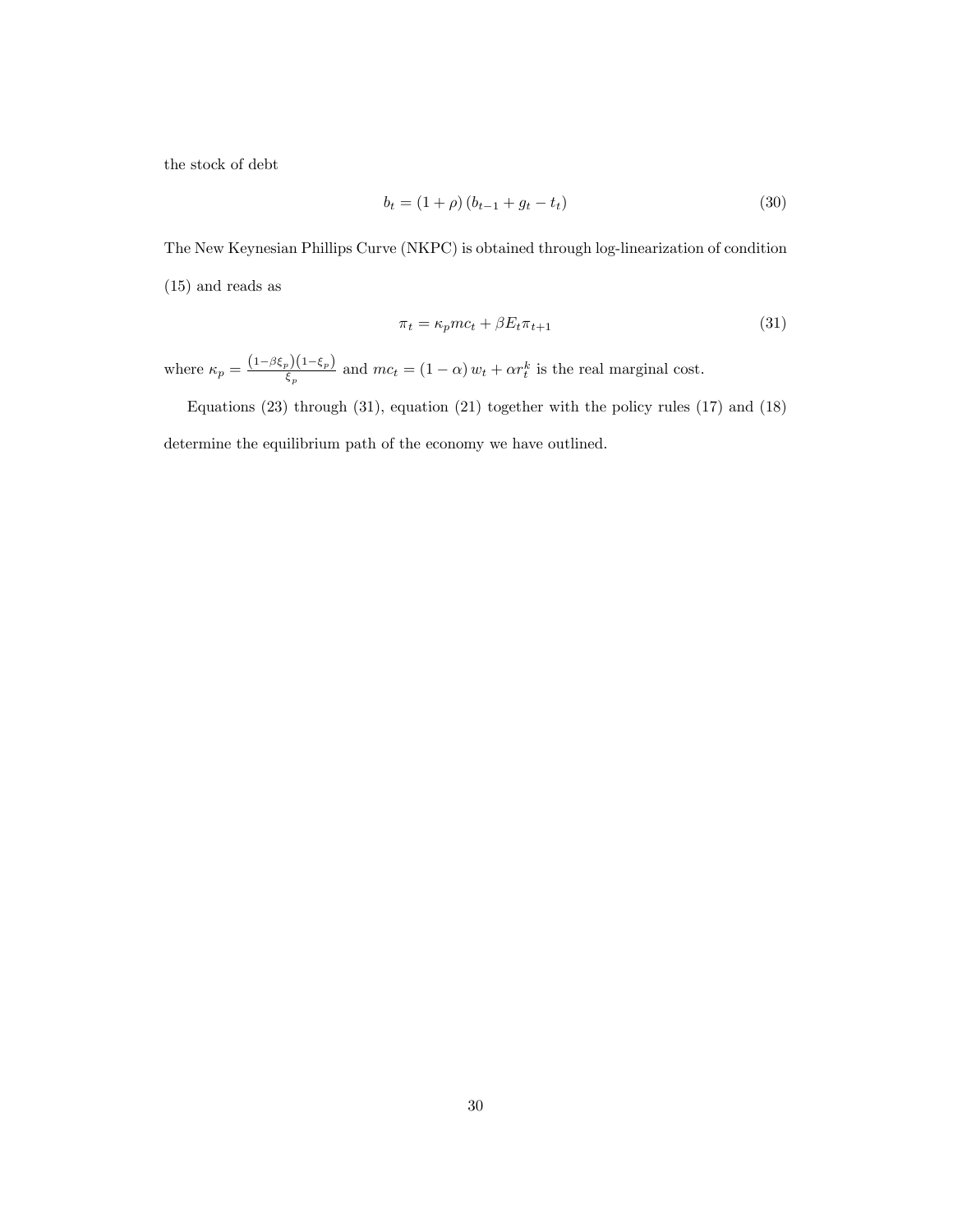## Tables

÷,

| Parameter    | Value | Description                                 |
|--------------|-------|---------------------------------------------|
| $\beta$      | 0.99  | subjective discount factor                  |
| $\lambda$    | 0.5   | share of non Ricardian consumers            |
| $\alpha$     | 1/3   | share of capital                            |
| $\delta$     | 0.025 | depreciation rate                           |
| $\xi_p$      | 0.75  | Calvo parameter on prices                   |
| $\xi_w$      | 0.75  | Calvo parameter on wages                    |
| $\theta_p$   | 6     | implies a steady state price mark-up of 0.2 |
| $\theta_w$   | 6     | implies a steady state wage mark-up of 0.2  |
| $\gamma_g$   | 0.2   | steady state share of government purchase   |
| $\tau_{\pi}$ | 1.5   | Monetary policy response to $\pi$           |
| $\phi_b$     | 0.33  | debt feedback coefficient                   |
| $\phi_g$     | 0.1   | public expenditure feedback coefficient     |
| $\rho_g$     | 0.9   | autoregressive coefficient for g process    |

Table 2: Baseline calibration

 $\overline{\phantom{0}}$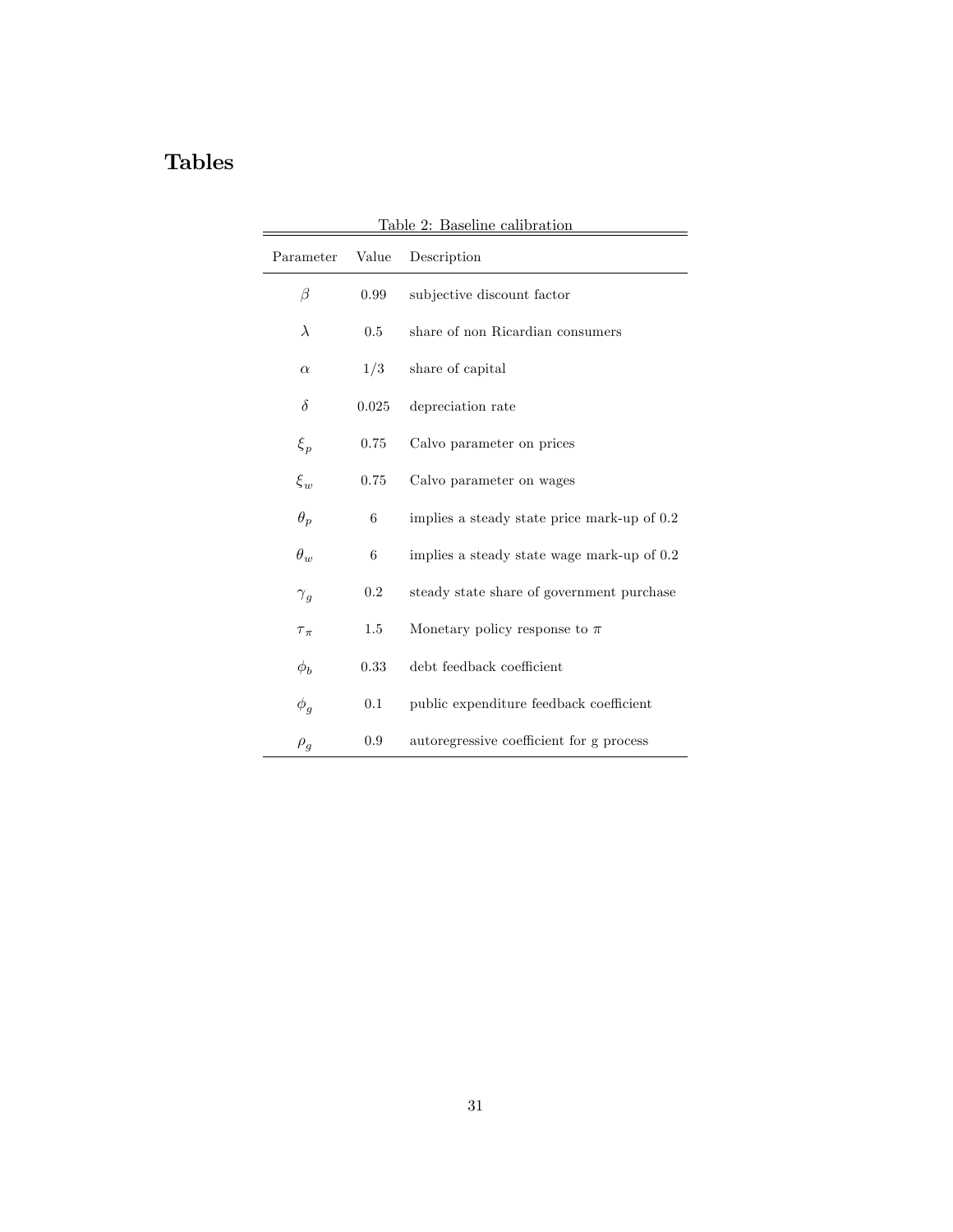## Figures



Figure 1: Sensitivity of real wage with respect to output as a function of the elasticity of marginal disutility of labor.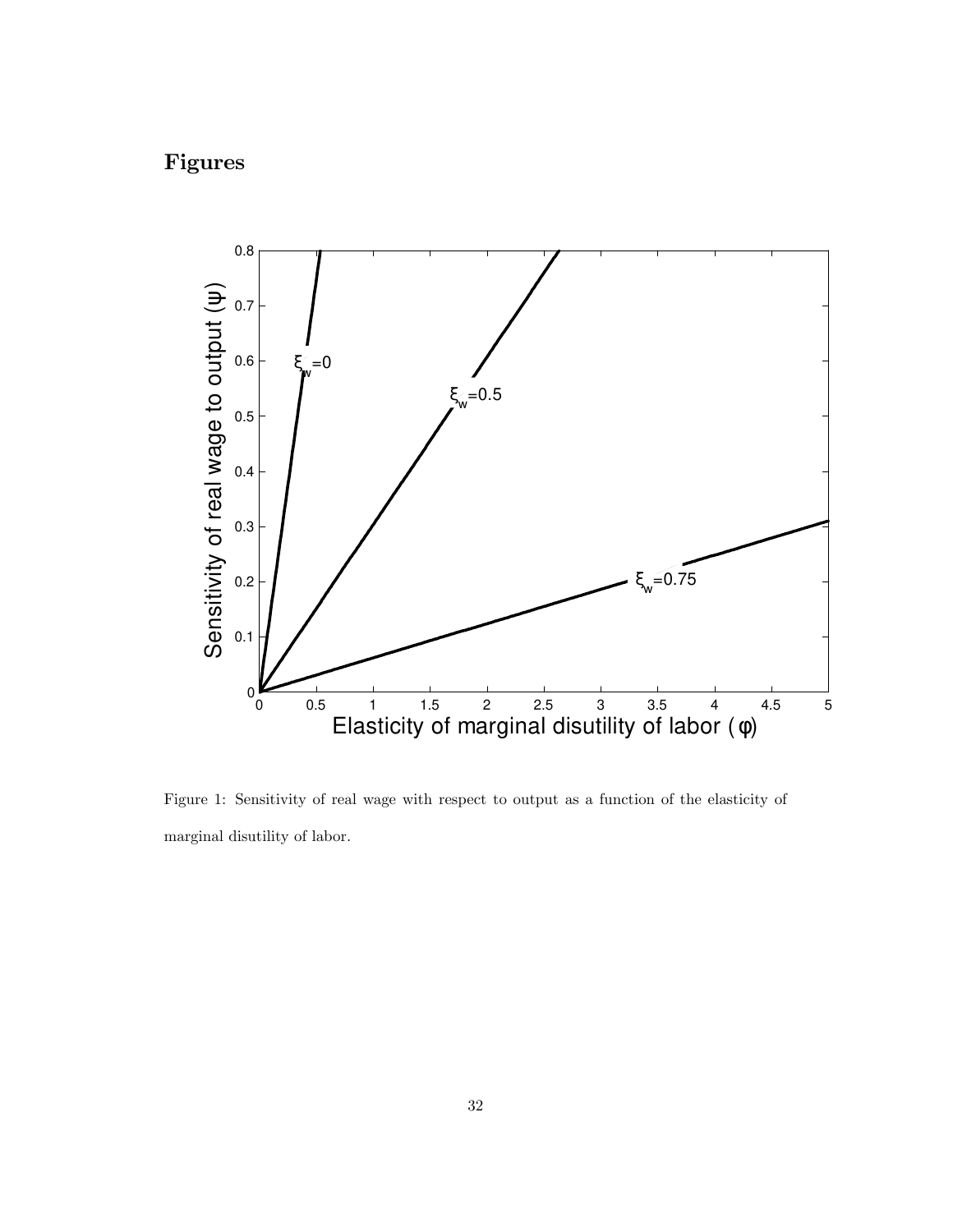

Figure 2: Determinacy region when wages have an average duration of 4 quarters ( $\xi_w = 0.75$ ). Instability area in black.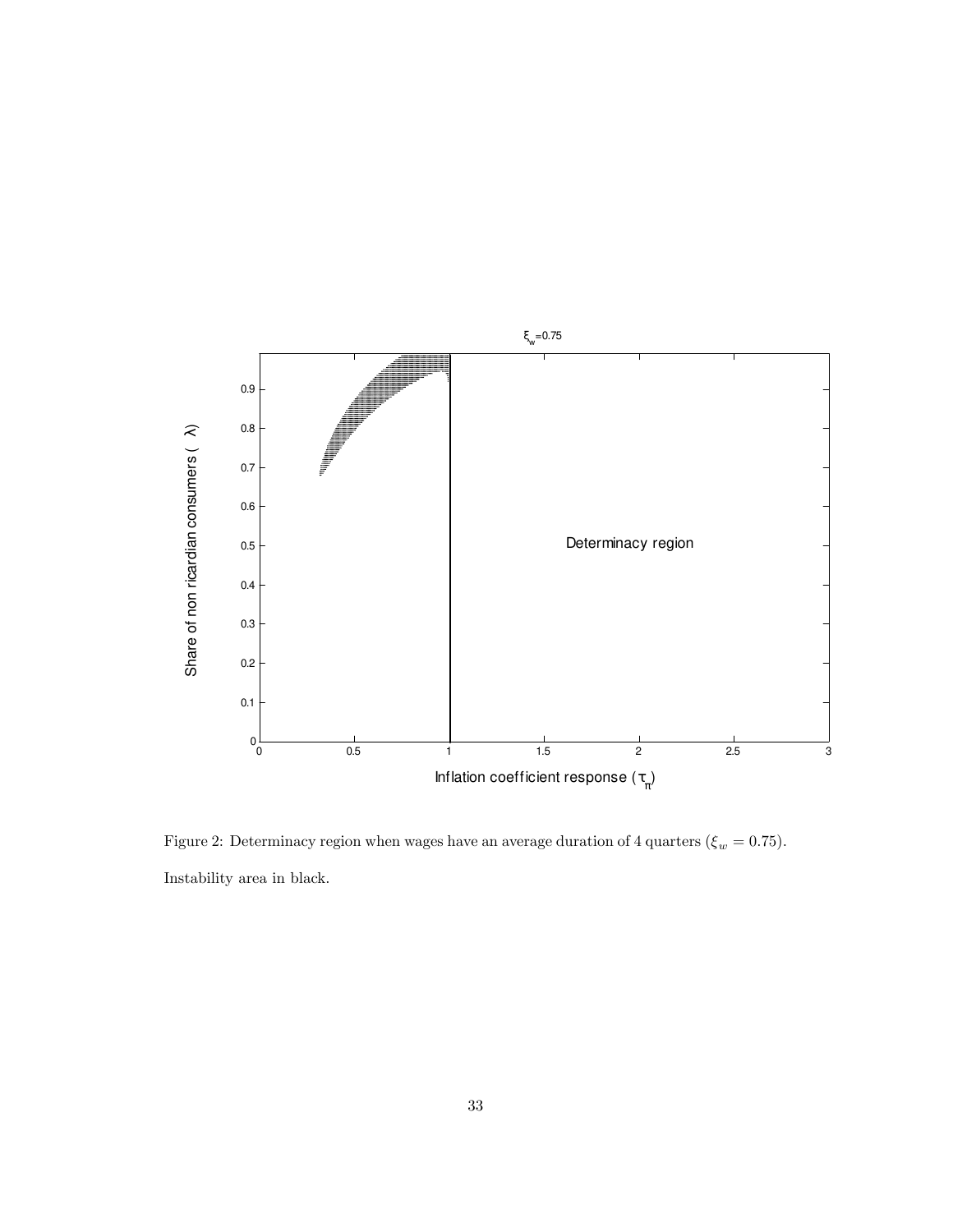

Figure 3: Indeterminacy regions under alternative degree of wage stickiness. Instability areas in black. Panel  $a\ \ (\xi_w=0),$  panel  $b\ \ (\xi_w=0.5)$  panel  $c\ \ (\xi_w=0.9).$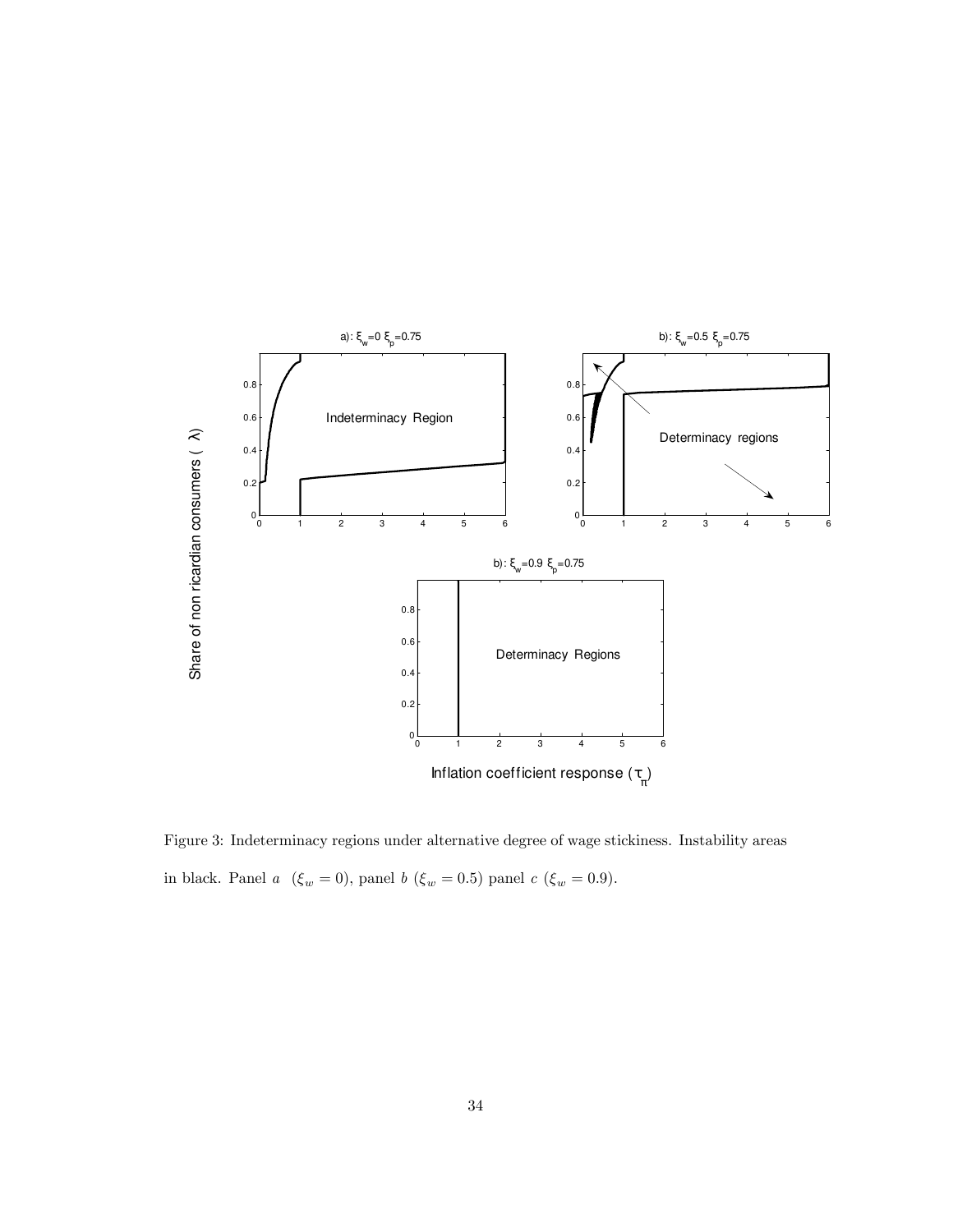

Figure 4: Impulse response functions to a government spending shock. Baseline parameterization.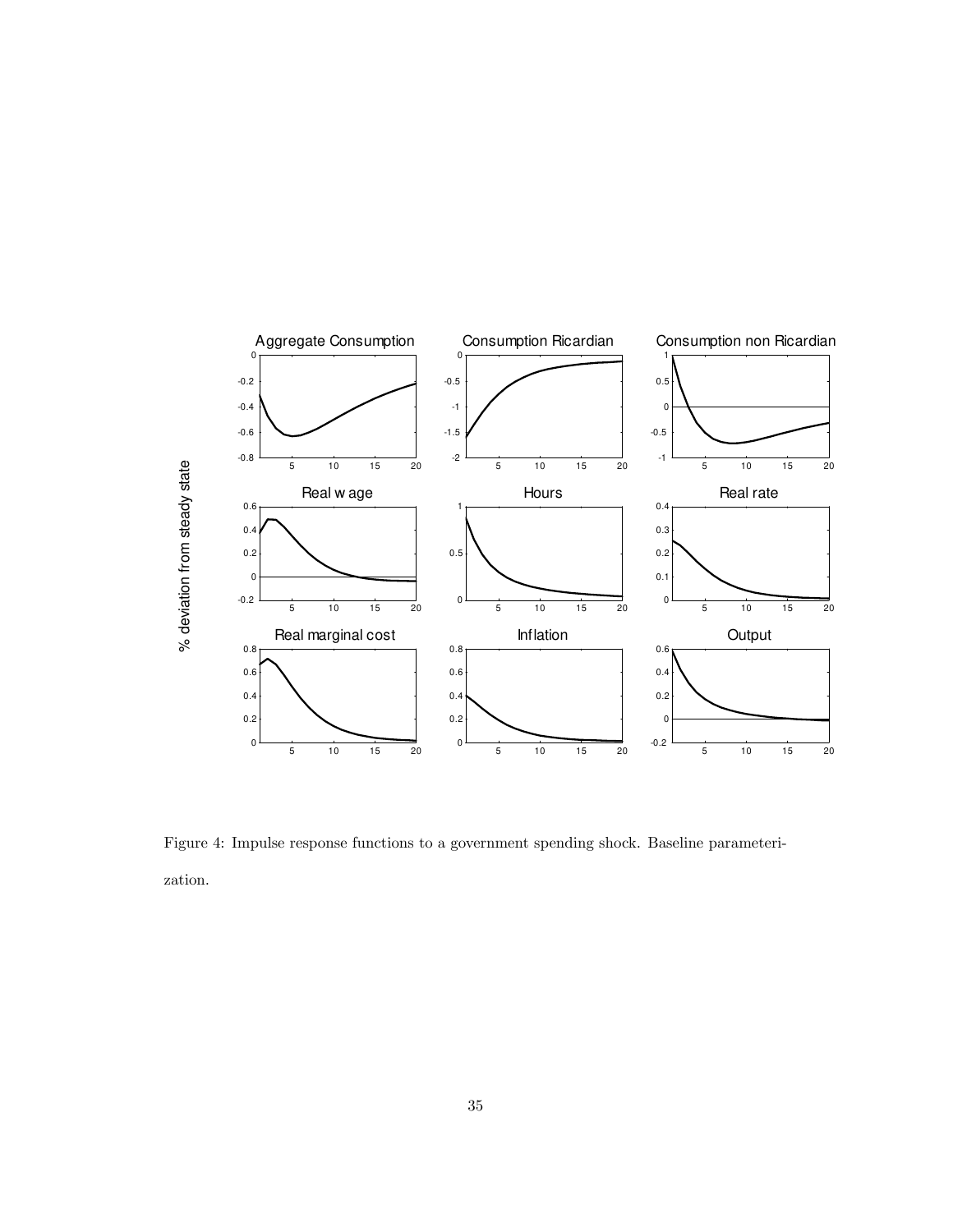

Figure 5: Impulse response functions to a government spending shock. Sensitivity to  $\phi$ .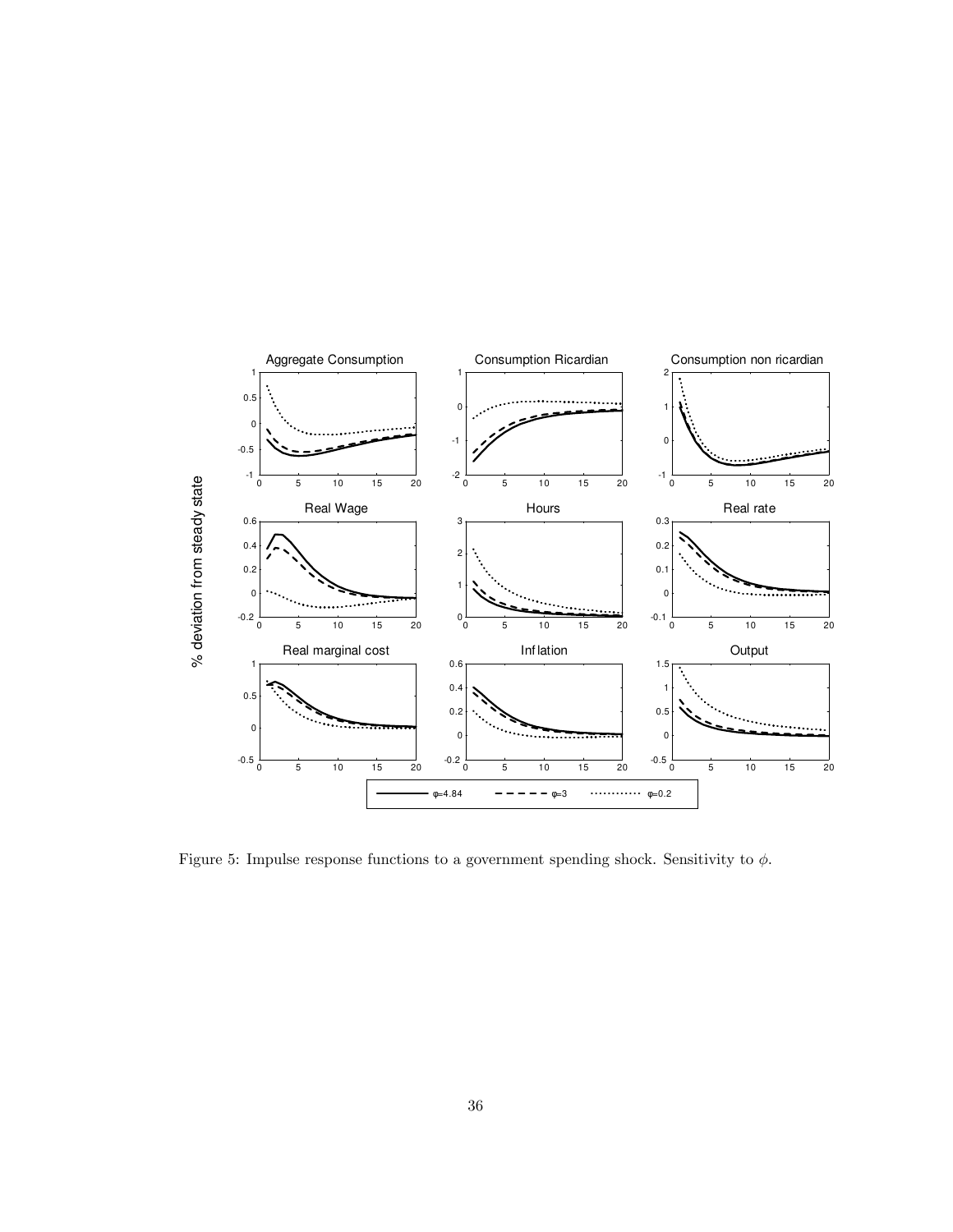

Figure 6: Impulse response functions to a government spending shock. Sensitivity to  $\lambda$ .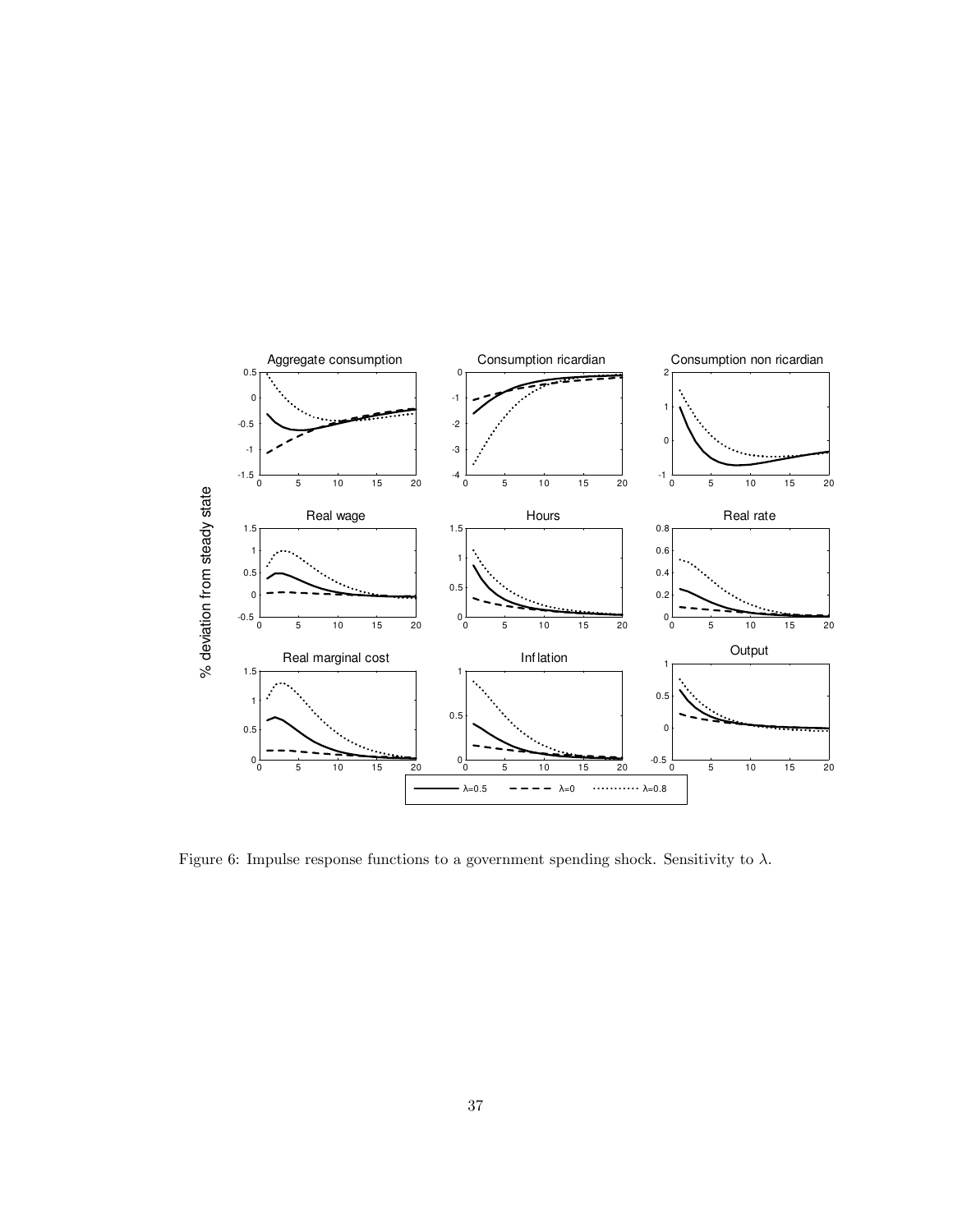

Figure 7: Indeterminacy regions under alternative monetary rules.  $i = -1$ : backward looking rule;  $i = 0$  contemporaneous rule;  $i = +1$  forward looking rule